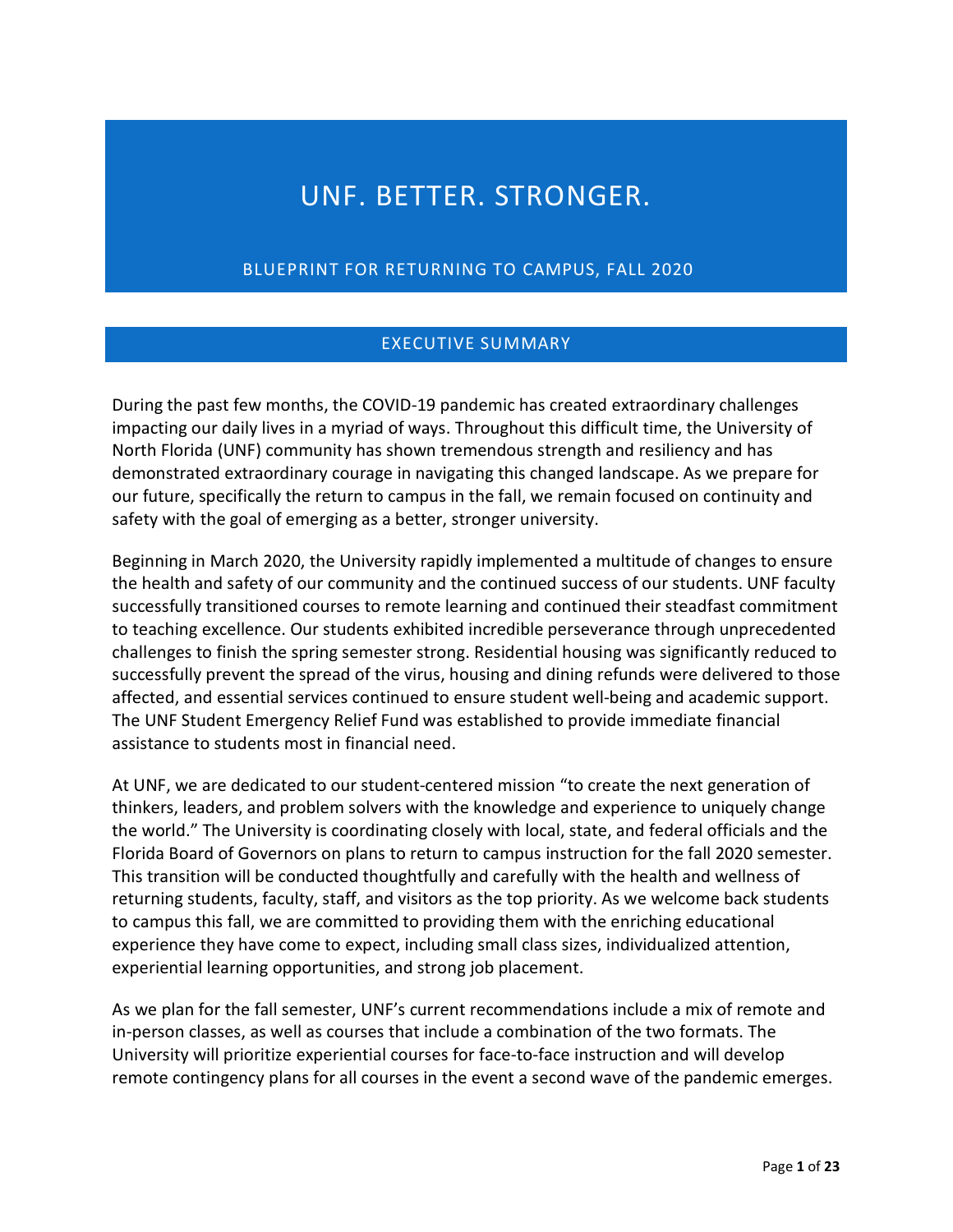UNF will also establish capacity limits for all classrooms, reduce class sizes, and/or move selected classes to larger on-campus venues in efforts to promote social distancing.

To further promote the health and wellness of the Osprey Community, the University will require all students, faculty, and staff to wear masks in common indoor areas on campus, as well as outdoors when social distancing is not possible. All faculty, staff, and students will undergo mandatory safety training as well as training on how to maintain a healthy environment. The emphasis will be on shared responsibility. Faculty, staff, and students share in the responsibility to keep our campus safe and healthy. Daily screening via an app will be required for faculty, staff, and students coming to campus and screening will also be required for all vendors and campus visitors.

In addition, staff will clean all campus buildings using CDC/EPA-approved cleansers for COVID-19, and Student Health Services will work closely with the Florida Department of Health and local healthcare partners to plan and execute screening, testing, and contact tracing procedures. UNF will also work closely with faculty, staff, and students who identify themselves as higher risk. This may include modifications to schedules, minimizing presence on campus, remote work, or remote instruction and learning.

UNF has developed occupancy guidelines for residence halls, will reserve space for students who need to quarantine, and will reconfigure common areas to further promote social distancing. The full array of student services and engagement activities will continue through a combination of on-campus and remote platforms, prioritizing the health and wellness of the campus community. Large social events and activities will be restricted and there will be no study abroad in the fall semester.

Planning and operations for the fall 2020 semester are being overseen by the UNF COVID-19 Task Force. The task force has created four distinct COVID-19 working groups to finalize operational strategies and detailed action plans to address the five State University System (SUS) blueprint priority areas. These essential teams are comprised of faculty, students, administrators, and staff, all of whom will work together to ensure a thoughtful and responsible approach to safely reopening the campus. Special area teams have also been created, including a Medical Advisory Group with representatives from regional hospitals and health agencies, and Behavioral Health Group with representatives from across our campus community.

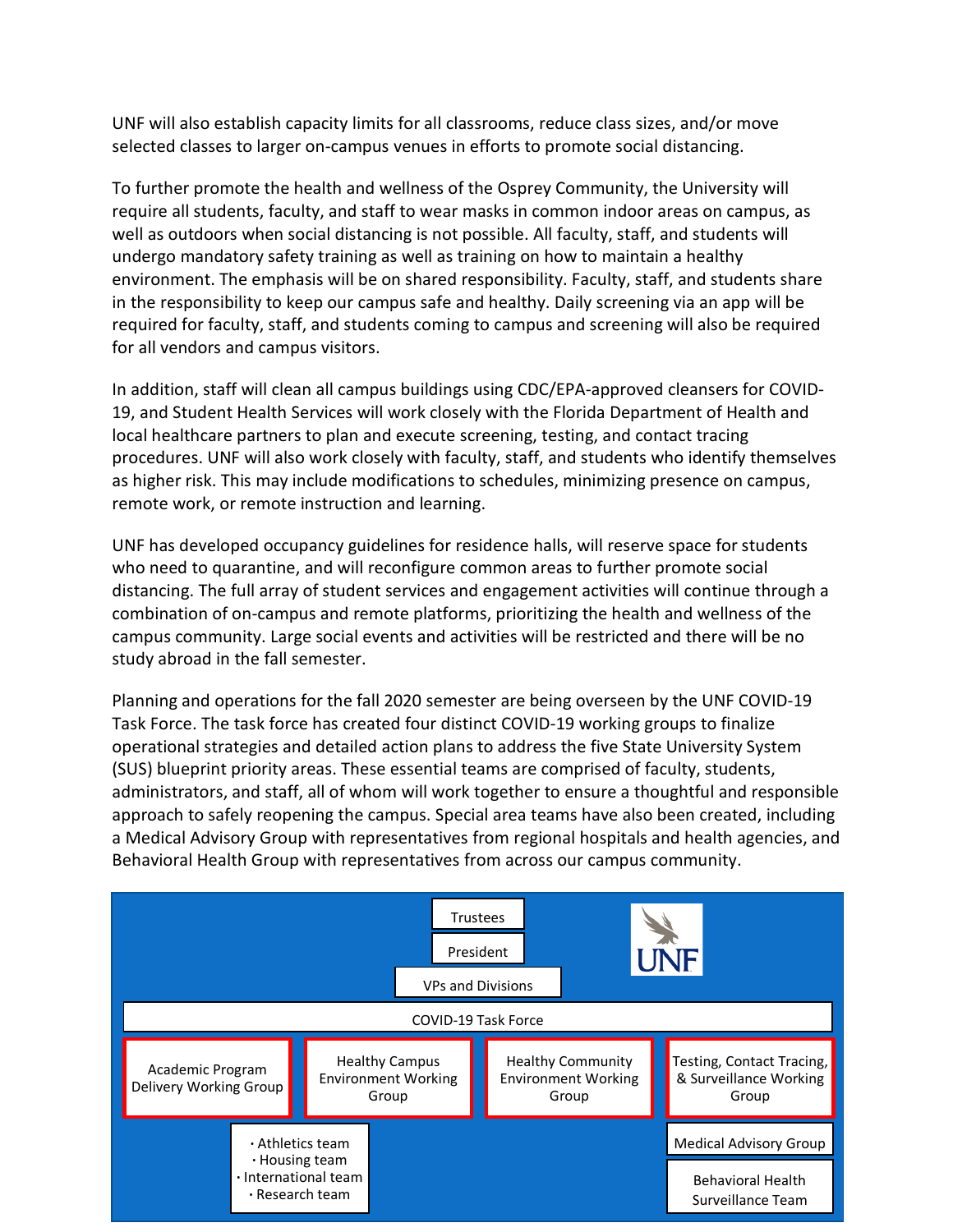It is important to note that UNF's plan will evolve as the status of COVID-19 and our understanding of best practices to address the virus advance. This is not intended to address every question that students, faculty, staff and families will have. Nor does it provide all the details on the hundreds of issues and decisions that will continue to be made as we approach the fall semester. Our plan is intended to provide an overview of our strategy and plans as guided by the SUS blueprint. Over the next weeks and months, UNF will continue to incorporate essential feedback and recommendations from faculty, students, and staff across the university to ensure a healthy and successful return to campus.

## OPERATIONAL STRATEGIES

 On May 28, the Florida Board of Governors approved the State University System Blueprint for Reopening Campuses for fall 2020. The blueprint highlighted five key strategic priorities:

- **1. Healthy Campus Environment**
- **2. Healthy Community Environment**
- **3. COVID-19 Virus Testing**
- **4. Contact Tracing and Surveillance**
- **5. Academic Program Delivery**

## 1. HEALTHY CAMPUS ENVIRONMENT

 To ensure and maintain a healthy campus environment, UNF is coordinating closely with local, health and wellness of returning students, faculty, staff, and other members of the Osprey state, and federal officials to further ensure plans reflect current guidance for addressing the Community.

 promote a safer and healthier campus. Adherence to vital public health practices will include hand hygiene, physical distancing, mask wearing in common indoor areas of campus and when social distancing cannot be maintained outdoors, proper cough/sneeze etiquette, frequent The University is developing and operationalizing new policies, procedures, and plans for the start of the fall semester to address the required health measures and oversight necessary to cleaning of common and high traffic areas, and symptom assessment. Key highlights of these practices follow.

#### **SOCIAL DISTANCING**

• University will develop physical distancing guidelines for all public spaces consistent with the Centers for Disease Control and Prevention (CDC), state, and local guidelines. Appropriate signage, training, and expectations will be provided. As a general rule, and as presently recommended by the CDC, a six-foot distance should be kept between individuals. Facemasks will be required of individuals in classrooms and common areas and when social distancing cannot be maintained.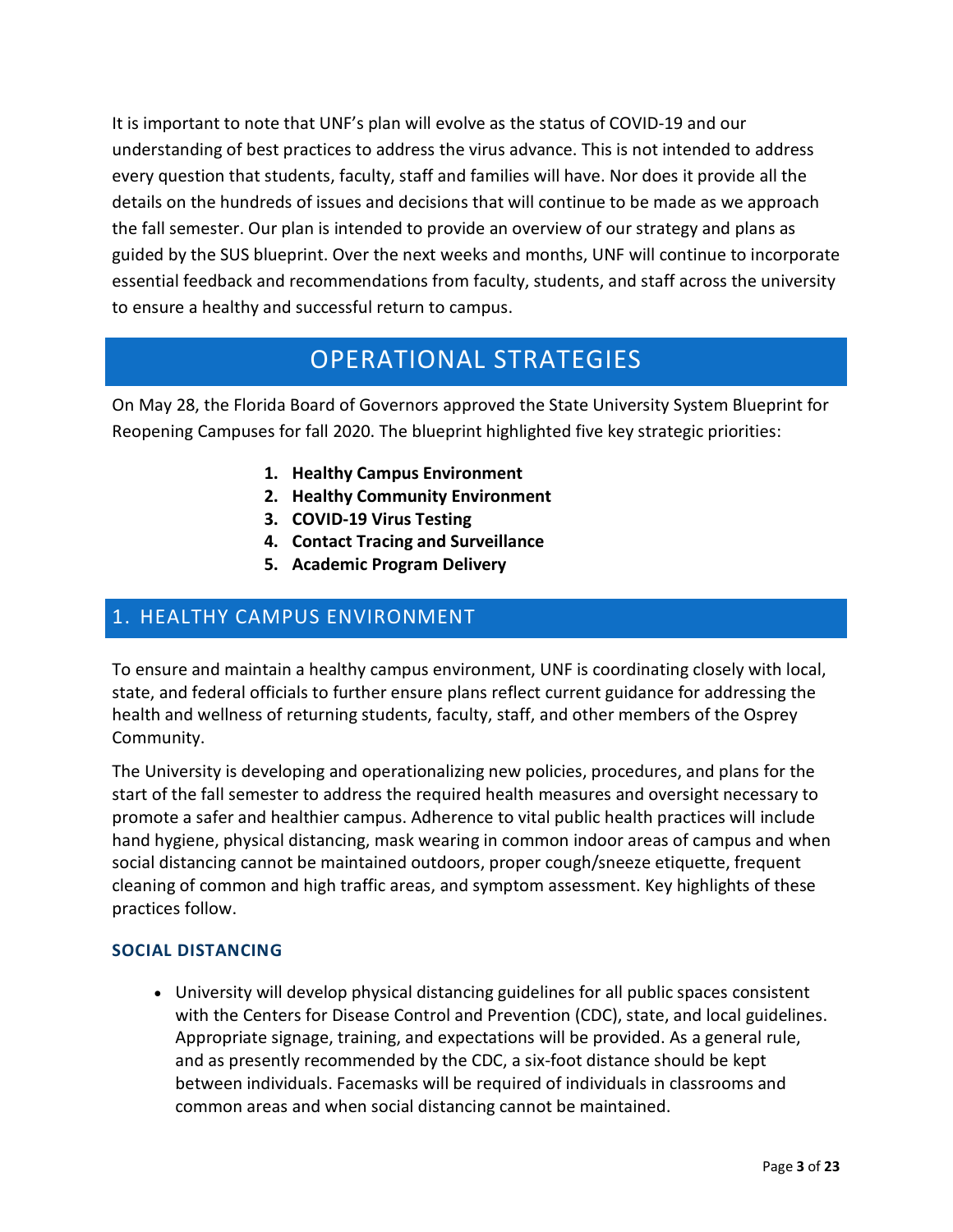- administrative building, libraries and museums, housing, athletic venues, food service and retail establishments, recreation venues, transportation, and public facing • Individual plans, including procedures for enforcement, will be developed for all academic and non-academic facilities. Facilities include classroom buildings, venues.
- and health. Adjustments will include no more than two students per bedroom, no occupancy rates. Other safety protocols will be instituted such as limiting guests. safety of residents in shared spaces will be provided and regularly communicated. • Residence life is an important and vital component to the UNF student experience. Our normal residency population is approximately 3,500 students and all UNF housing is university owned and operated. There are no public, private housing partnerships. In the fall, housing occupancy will be adjusted to assist with social distancing, safety, more than four students per bathroom, and private bedrooms for dorms with communal restrooms. Overall occupancy will be reduced some seven percent compared to normal occupancy rates and some eleven percent compared to fall 2019 Education and training of the shared responsibility for cleaning and the health and
- applicable safety and health procedures. • Facility use agreements for various campus space will include appropriate vernacular to communicate UNF requirements and expectations with respect to adherence to all
- distancing guidelines consistent with CDC guidelines, mandatory requirements for • All plans for campus space will include reduced occupancy standards, physical face coverings, and cleaning plans consistent with CDC guidelines.
- • Increased signage will be put in place across to clearly communicate UNF's health and safety expectations. Signage will include reminders of social distancing, occupancy requirements, any changes to ingress or egress, and any seating restrictions.
- Plexi-glass dividers will be ordered for public facing offices, retail spaces, as well as other facilities as conditions warrant.

#### **FACE COVERINGS**

- • Face coverings will be required in common indoor spaces and in outside areas where physical distancing is not possible. Face coverings will not be required in private offices.
- available in key departments and locations across campus for emergency use. The • Efforts will be made to secure an adequate, initial supply of face coverings for those faculty, staff, and students who otherwise do not have their own face coverings when first returning to campus in the fall. Additional disposable masks will be made bookstore and convenience stores will also have facemasks available for purchase.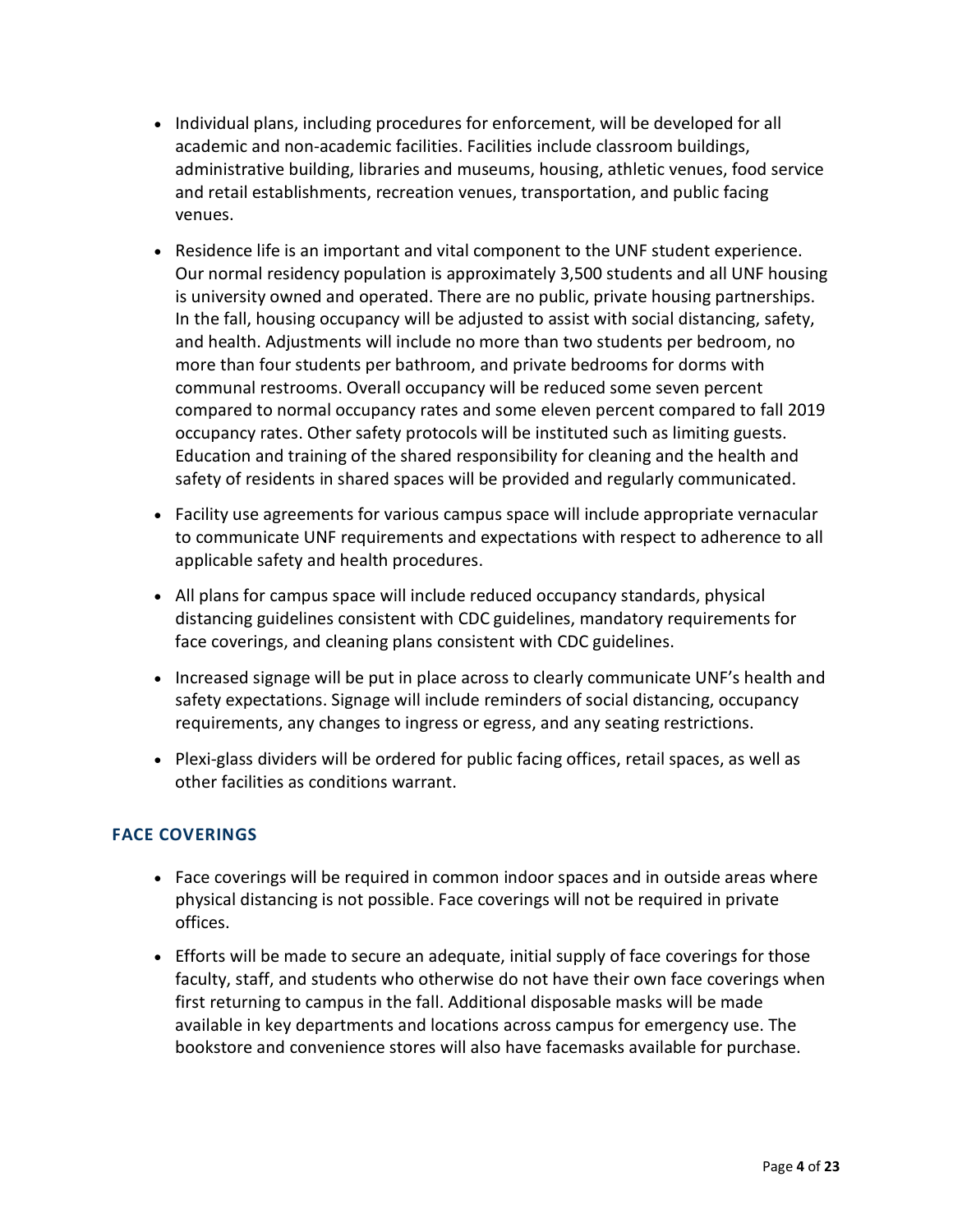#### **PERSONAL HYGIENE**

- Hand sanitizing stations will be located throughout the campus, including each classroom.
- • All faculty, staff, and students will be encouraged to bring their own hand sanitizing supplies to campus as part of the broader program on campus safety.
- Cleaning wipes for departmental and classroom use will also be provided as available.

#### **CLEANING AND DISINFECTING**

- Cleaning protocols will be developed for and tailored to all buildings and their specialized spaces.
- The various campus entities—physical facilities, housing operations, athletics, dining services, shuttle transportation, and environmental health & safety—will assume responsibility for the regular, widespread, and thorough cleaning of their respective areas of campus.
- • Public building spaces and high touch areas will be cleaned by university staff in accordance with CDC guidelines and at least daily on instructional days. This will include nightly disinfection of classrooms using electrostatic sprayers and approved CDC chemicals.
- Hand sanitizing stations will be available in public spaces and will be provided in each classroom.
- Faculty, staff, and students will bear responsibility to properly clean and disinfect their personal space and personal items frequently. When needed, University will provide specialized cleaning supplies.
- air inside the occupied space. • To minimize the risk of virus spread and increase indoor air quality (IAQ), building Heating, Ventilation, and Air Conditioning (HVAC) system operations will be adjusted to increase airflow circulation through buildings and introduce the maximum outside
- All building HVAC system air filters at UNF meet the current CDC recommended ASHRAE Minimum Efficiency Reporting Value (MERV) 13 rating. Filters will be changed according to pre-determined schedules.

#### **HIGHER RISK INDIVIDUALS**

 schedules, minimize presence on campus, work remotely, learn remotely, etc. All • University will work closely with faculty, staff, and students who have self-identified as high risk for the virus. University will work these individuals as necessary to modify reported health information will be kept confidential consistent with applicable laws.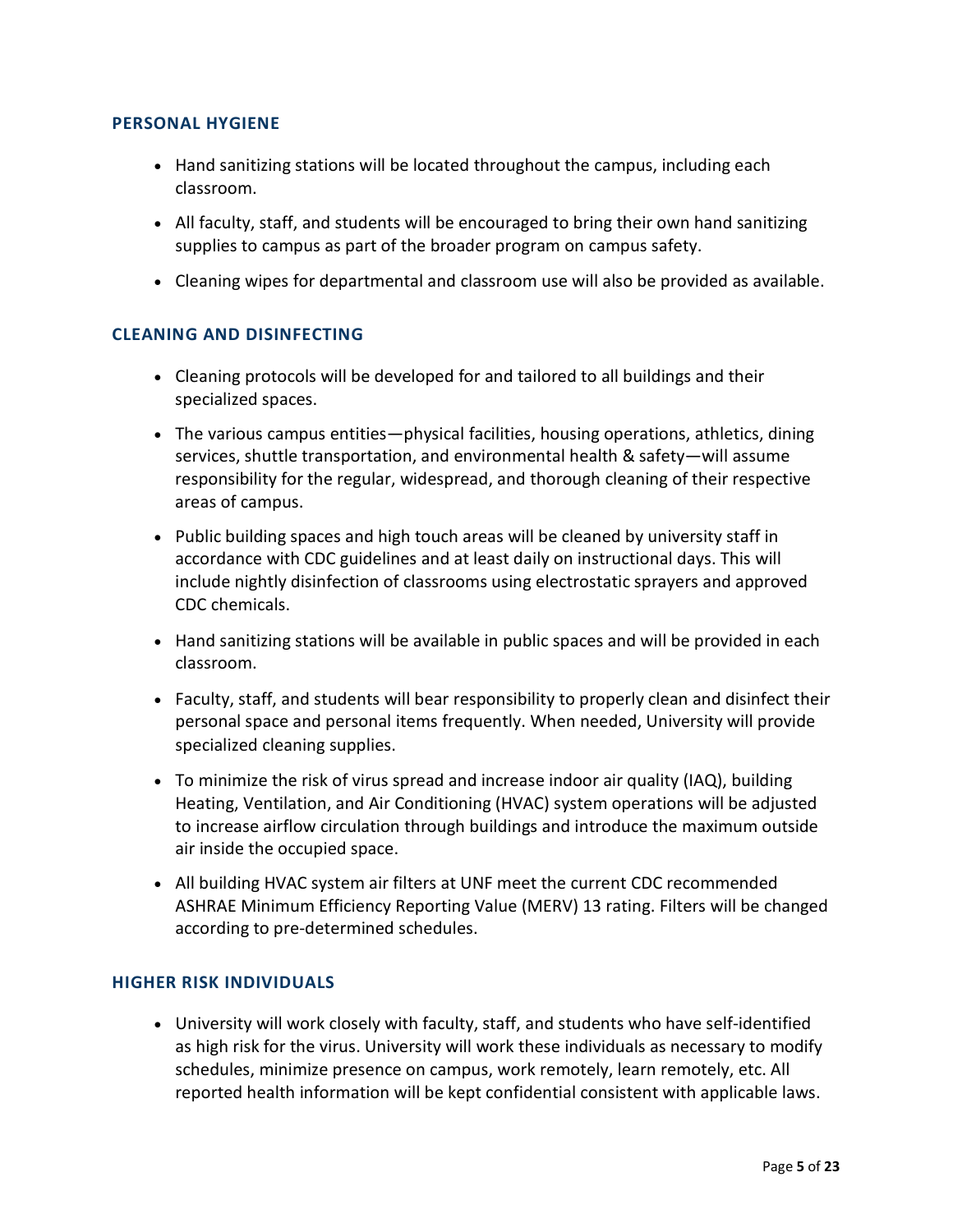#### **HEALTH SCREENING**

- • University is developing a smart phone, screening app for use by members of the the Osprey Community. The app will serve to walk members through a series of questions advised to stay home and/or seek medical advice. The app will also include to self-determine if the member is cleared to come to campus or whether they are notifications or instructions for contacting the appropriate department(s) when actions such as staying at home or seeking medical advice is recommended.
- • University will develop screening and at-risk testing protocols, as outlined further in the COVID-19 Virus Testing section of this document.

#### **INSTRUCTIONAL FOOTPRINT**

- possible to limit the overall footprint of individuals on campus and help promote • University will reduce in-person instructional footprint, including classrooms with limited capacity, develop hybrid class formats, and continue remote classes when social distancing. Additional information is provided in the instructional section of this document.
- University will utilize larger capacity venues for instruction where possible. The use of larger venues will allow classes to properly space students and remain face-to-face.

#### **TRAINING AND EDUCATION**

- • All students and faculty/staff will be educated and trained in the requirements and expectations for the new health and safety procedures and the use of PPE on the campus and the consequences for non-compliance of these university policies.
- training will be based on current CDC, Florida Department of Health, and UNF specific • University will develop mandatory training for faculty, staff, and students. This guidelines. The training will be delivered through a combination of online, in-person, and written material. Emphasis will be placed on not only health specific guidelines but also the shared responsibility of all members of our UNF community.

#### **ENFORCEMENT**

- • Enforcement will be addressed through Human Resource and other University polices and guidelines, including the Student Code of Conduct. Procedures and oversight design will have a focus on the expectations of shared responsibility within the UNF community and key contacts for questions, concerns about enforcement.
- • An online form will be available for faculty, staff, and students to report locations or examples of social distancing congestion to assist with the identification of additional, potential problem areas.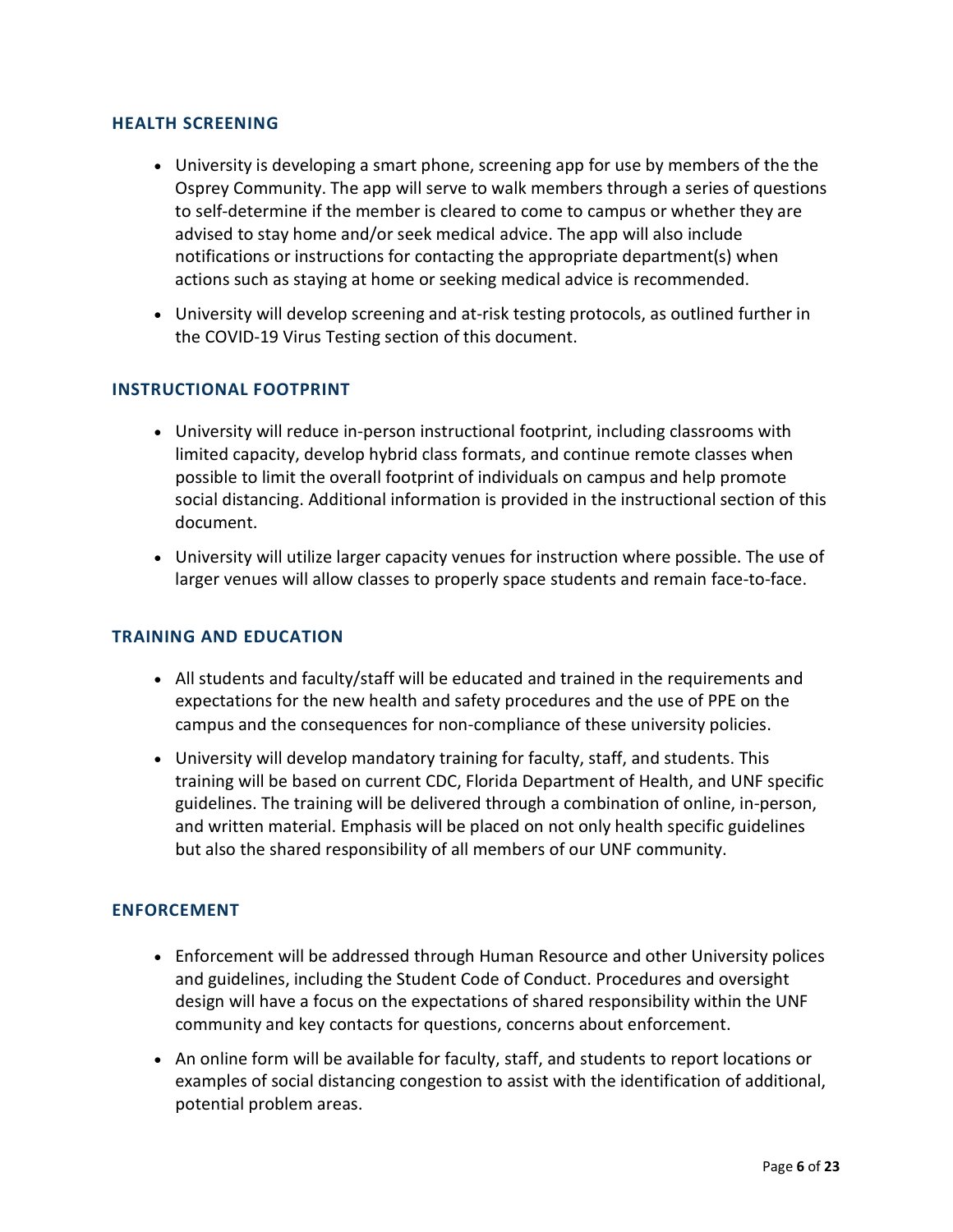responsibility among faculty, staff, students, vendors, and visitors to create a safe academic and academic departments, as well as university behavioral committees. • Continued education and communication will be on-going stressing the shared campus and the expected behavioral changes and enforcement requirements of all individuals involved. Education will occur at all levels within respective colleges, non-

#### **ATHLETICS**

- • A comprehensive athletic plan has been developed consistent with the guidelines of the blueprint and the principles expressed in the University plan. The athletic plan includes testing and screening of all athletes, limited air travel to events, and enhanced cleaning.
- Training rooms will be limited to a designated number of athletes and trainers at one time, depending on the room size, training stations, etc. Training rooms will be cleaned between sessions. Occupancy restrictions will be posted.
- • Spectators for athletic events will be limited in accordance with our conference (Atlantic SUN or ASUN Conference) and community guidelines.
- • Athletic venues will be cleaned according to CDC guidelines to prioritize the safety of institution will be a determining factor in UNF decisions to travel and compete. athletes and visitors. Prescreening of the safety procedures in place at the host
- The ASUN conference is currently developing guidelines for competition and tournament play. However, institutional guidelines will take precedence should they be viewed as more rigorous.

#### **STUDENT ORGANIZATIONS**

- • All Student Affairs departments, along with the Office of Fraternity and Sorority Life, Recreation and Wellness, and Student Government currently recognize the shared responsibility they have in developing programs for promoting and educating all members of the Osprey community on creating a safe campus. The shared responsibility will also be extended to include all student clubs, organizers, and chapters and their university advisors.
- have also been developed. Additional steps will include virtual chapter meetings, • The Office of Fraternity and Sorority Life has developed plans that include education of the Greek community, registration of all events, and assurance of abiding with all venue guidelines and CDC guidance. Plans for recruitment and training of all members increased communication, and registration of events and activities to ensure all regulations are followed.
- ensure proper guidelines are developed and enforced. There will be a shared • The Office of Fraternity and Sorority Life will work with the national chapter(s) to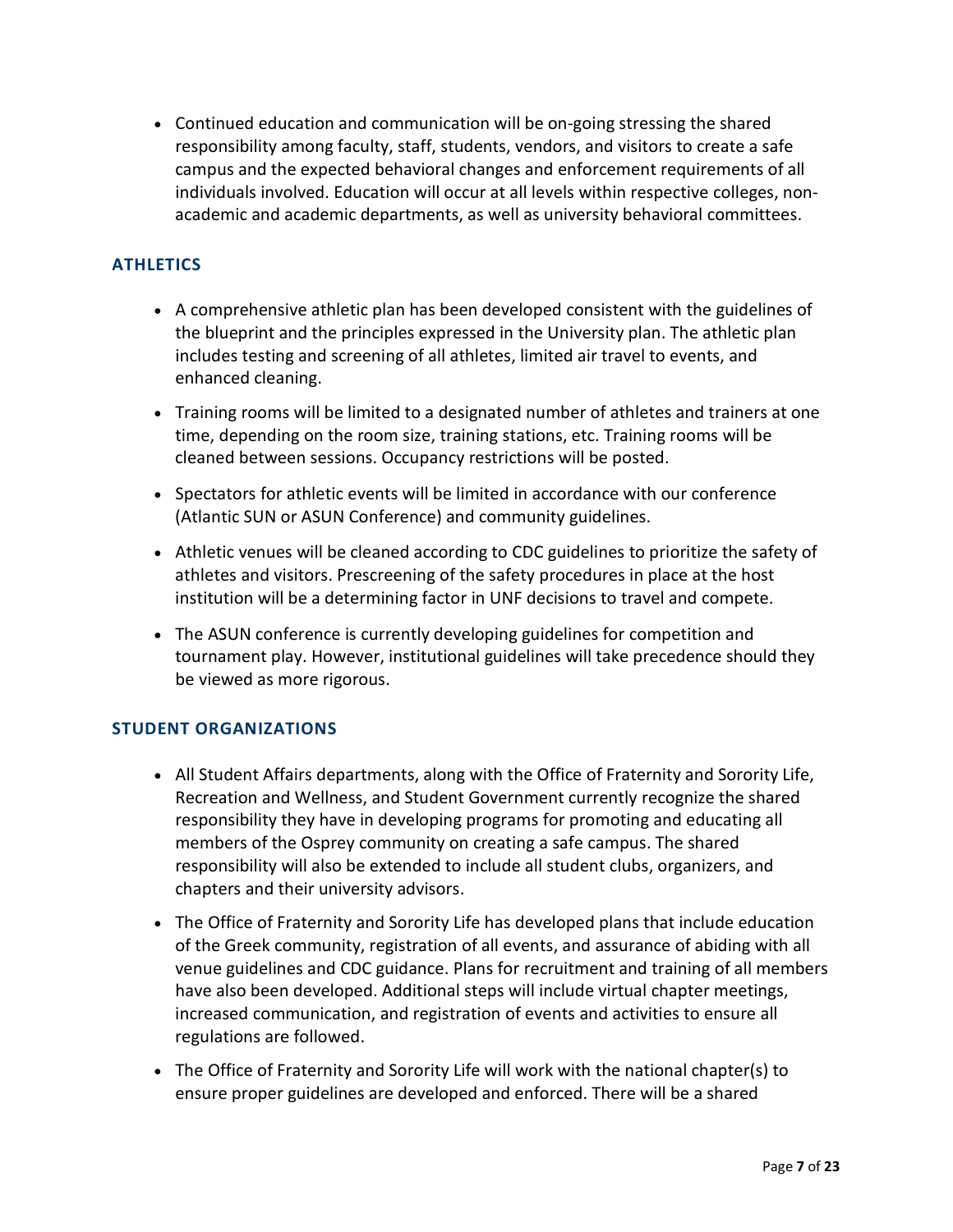responsibility for chapter and member conduct in adhering to university health safety guidelines.

- • Student Government has developed plans for all student-group gatherings, training, and continued remote servicing. Student Government face-to-face meetings adjustments in all service areas to accommodate appropriate physical distancing, will only be held at locations that can ensure proper social distancing. Student Government will also continue to hold virtual meetings.
- the uncertain conditions at this time. This could include some sports starting later in the semester with sports more conducive to social distancing (e.g. tennis, corn-hole, • Intramurals are prepared to be flexible with the timing and start dates of sports given golf) starting earlier in the semester.

#### **VENDORS, VISITORS, AND MEMBERS OF THE PUBLIC**

- • All vendors, visitors, and members of the public will be expected to abide by University health and safety protocols, policies and procedures.
- Expectations will be clearly communicated and posted where appropriate.
- Facility use agreements, contracts, independent contractor agreements, etc. will be amended as appropriate to include current UNF health and safety requirements and expectations.
- • Enforcement of requirements and expectations will be monitored by University personnel. Violations of policy can include banning from campus or dissolution of contract.

### 2. HEALTHY COMMUNITY ENVIRONMENT

UNF Marketing and Communications, working with key stakeholders across the Osprey Community, will develop and execute both mass and custom, targeted communications outlining and reinforcing guidelines during all stages of reopening. Key highlights follow.

#### **CAMPUS COMMUNICATIONS**

 Creative will be developed to showcase a unified commitment among university • All communications will consistently reinforce the University's commitment to the health and wellness of the entire community, as well as our shared responsibilities. leadership, student body, faculty, and staff.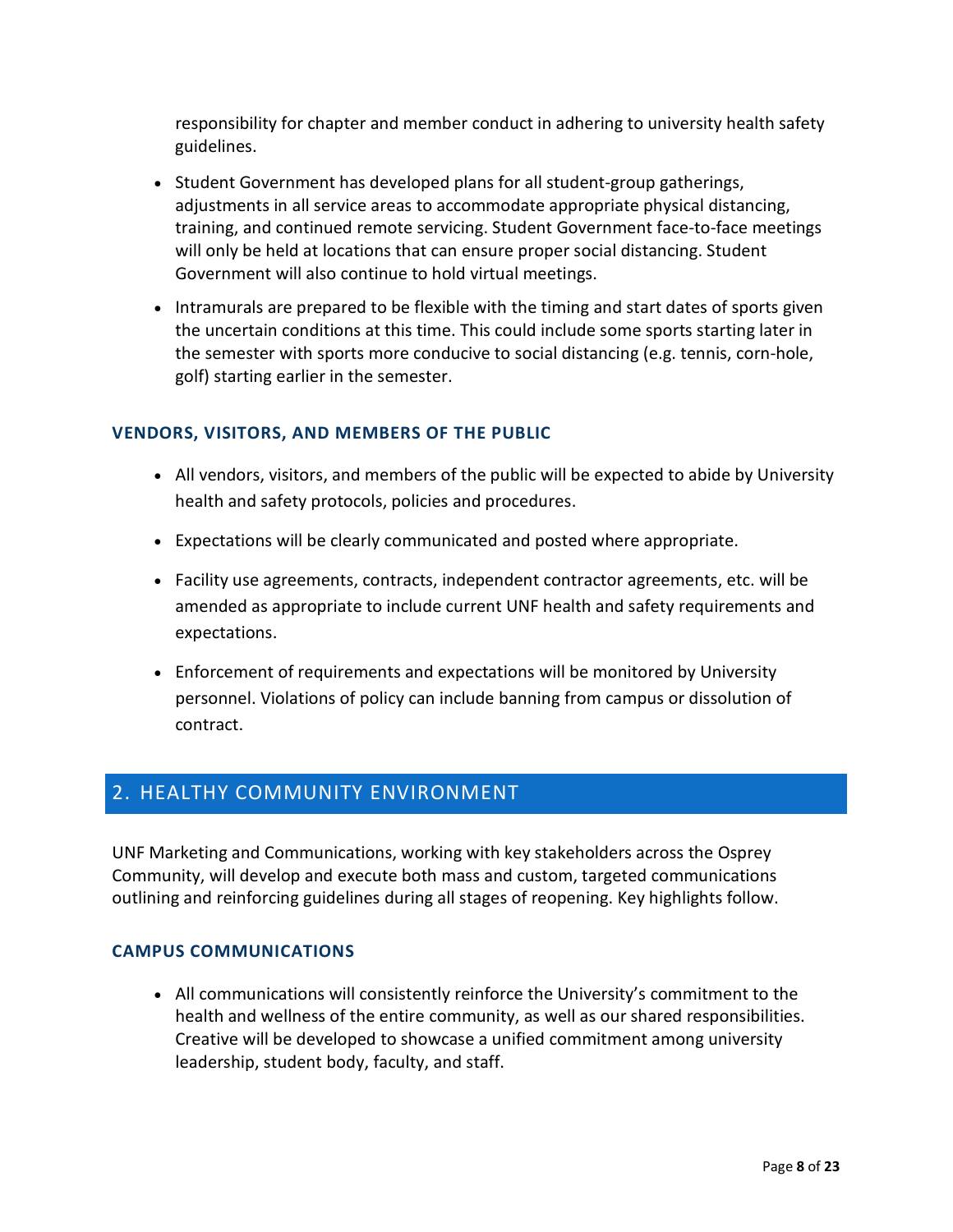- • A cohesive, creative theme of "UNF. Better. Stronger." will be developed to highlight messages will help educate and reinforce detailed health and wellness protocols, unified messaging and engage audiences across all communication platforms. These including remote versus on-campus work and learning, social distancing, masking, potential testing, reporting, cleaning and sanitizing, personal hygiene, meeting spaces, capacity limitations, and travel restrictions.
- • Communication platforms will include, but are not limited to, email to students, plans on Facebook, Twitter, and Instagram; updates on the UNF coronavirus website; faculty, staff, parents, alumni, donors, and boards; alerts through UNF website(s), Canvas and myWings (the UNF intranet); social media posts with links to detailed health and wellness signage across campus; press releases to external media; and targeted emails to housing, on-site vendors and partners, affiliates, and others.
- following all health and wellness protocols. These include, but are not limited to, • Communications will consistently emphasize the personal and shared responsibility of parents and guardians reinforcing guidelines to their UNF dependents, faculty members to their students, staff to their fellow staff, administrators to their vendors, and student and faculty organizations to their members.
- • Targeted communications will be developed and disseminated to all parents and guardians of UNF students, engaging them to support health and wellness guidelines. student is feeling, encouraging the student to be tested if not well, and further encouraging the student to get his/her flu shot as well as having proper insurance and Parents and guardians will also be asked to play a critical role in checking on how the vaccinations.
- Operations, and on-site vendors to design and install temporary signage and social • Communications will work closely with Environmental Health & Safety, Facilities distancing floor graphics across campus. Marketing and Communications team will design and produce flyers and other signage for entrances, lobbies, and other common areas (e.g., bathrooms, elevators, stairways) of on-campus residence halls, as well as classrooms, administrative and faculty offices, other on-campus buildings, shuttle services, and outdoor areas.
- Collateral tool kit (i.e., one-page overview, infographics, protocol highlights) will be developed for university departments to easily download and share with both internal and external constituents.
- need to follow for a period of at least two weeks prior to returning to campus. • Messaging will be targeted to students, including international students and athletes, well in advance of the fall semester regarding the CDC recommended COVID prevention measures (e.g., quarantining, testing, avoiding large gatherings) students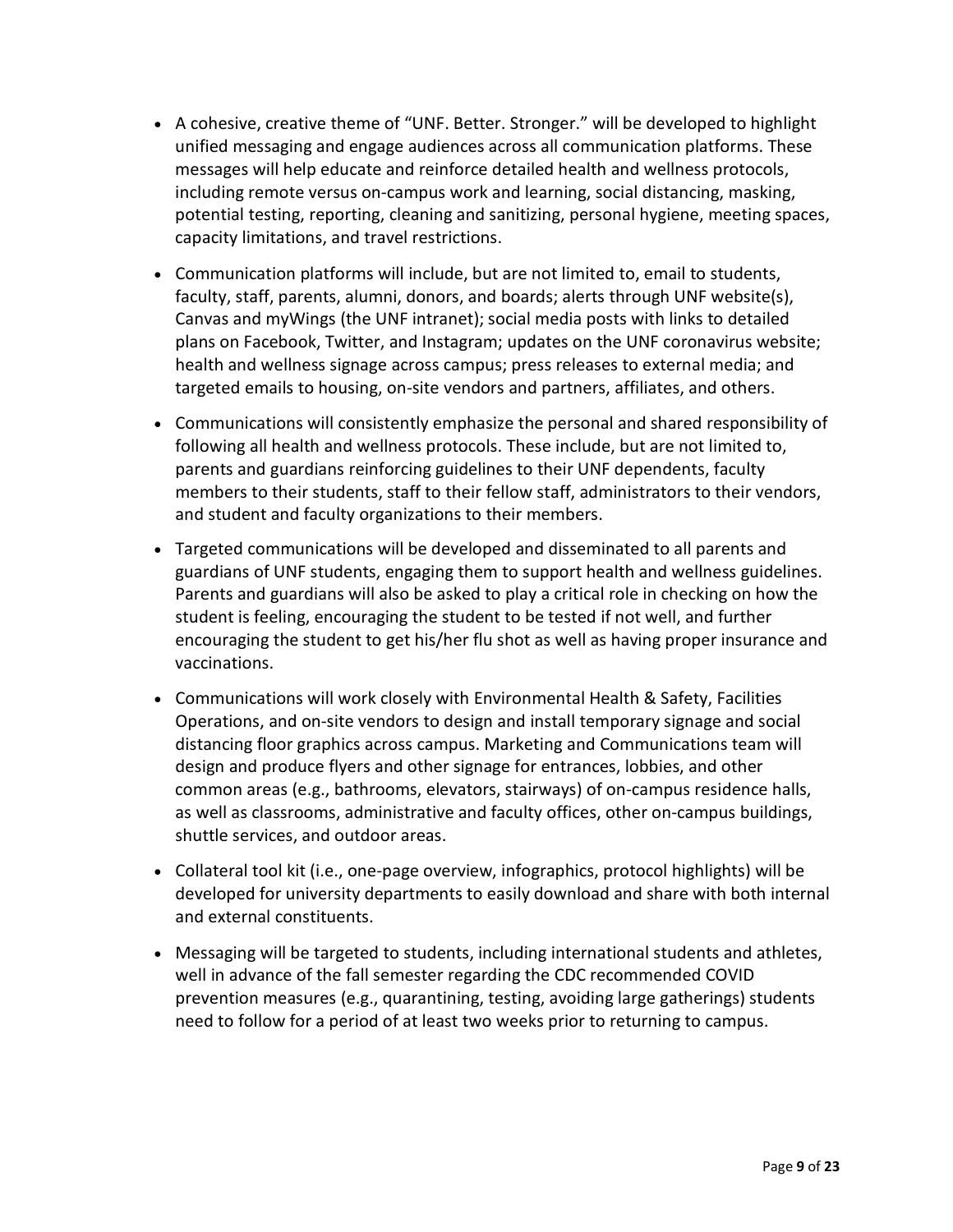#### **EXTERNAL PARTNERS & COMMUNICATIONS**

- promote the health of the campus and its surrounding community. • UNF will work closely with governmental leaders, business owners, and health care providers in the surrounding community to ensure shared responsibility and to
- University has established a Medical Advisory Team comprised of partner healthcare systems in the greater Jacksonville community to provide guidance and feedback on UNF's health and wellness policies and procedures. The advisory team includes representatives from the Mayo Clinic, Baptist Health, Ascension/St. Vincent's Health Care, HCA Healthcare (Memorial and Orange Park), Flagler Health, and UF Health.
- social distancing) to help ensure the health and safety compliance of all constituencies Marketing and Communications, Disability Resource Center, and UNF student body. • University has established a Behavioral Health Surveillance task force to focus exclusively on the promotion of healthy behaviors (e.g., mask wearing, hand hygiene. and thereby mitigate the spread of the virus on our campus. This team includes representatives from the Department of Public Health, Counseling Center, Housing and Residence Life, Recreation and Wellness, General Counsel, Dean of Students,
- All communications will reinforce CDC guidelines, BOG guidance, and partnerships with local and state elected officials, including the mayor, state representatives, and council members.
- • Comprehensive list of key external stakeholders in our community will be developed with whom UNF will share university guidelines (Mayor's office, Jacksonville Chamber of Commerce, Mayo Clinic, Baptist Hospital, nearby retailers/restaurants at Town Center).
- for support of implementation. Protocols highlighted will include, but are not limited • Concise summary (printed and downloadable) of university safety protocols and recommendations will be developed and shared with these key external stakeholders to, remote vs. on-campus work and learning, housing and classroom guidelines, social distancing, masking, potential testing, reporting, cleaning, personal hygiene, meetings, capacity limitations, travel, etc.
- to help share university messages with the greater community for awareness, • Communications team will utilize relationships with local media outlets and reporters encouragement, and support of university operations.
- • FAQs and summary of university protocols on unf.edu with unique URL link will be developed to further share communications with external parties as well as our oncampus communities.
- Detailed protocols for all aspects of campus readiness and activity levels will be shared with on-campus vendors and partners, shuttle services, UNF Bookstore, Community First Credit Union, UNF Eye Center, USPS Mailroom, UPS, business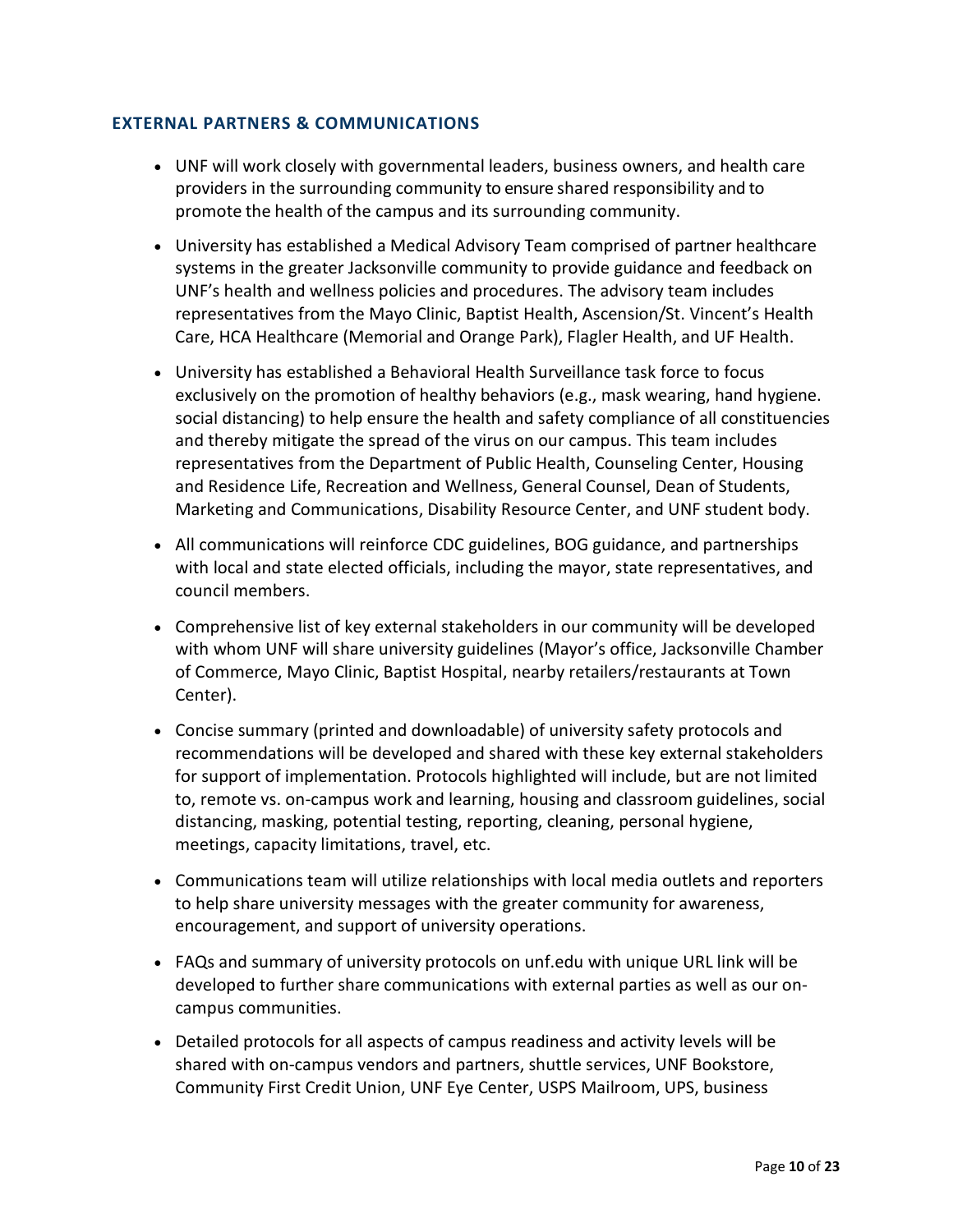services, foodservice and catering partners, etc. Protocols will include, but are not limited to, social distancing, masking, potential testing, reporting, cleaning, personal hygiene, and capacity limitations.

- • University will work closely with state/local departments of health and major health practices and assist on potential testing and contact tracing, and when needed, acutecare providers (Mayo Clinic, Baptist Health, Ascension/St. Vincent's, HCA Memorial and Orange Park, Flagler Health, and UF Health Baptist Health) to coordinate best care partners for individuals testing positive for the virus.
- Health and wellness guidelines will be clearly and prominently displayed in multiple areas around campus including, but not limited to, high visitor traffic areas through signage, banners, posters, etc.
- wellness guidelines will be developed and disseminated to faculty, staff, and students to utilize and share with prospective visitors before their arrival on campus. • University communications statements and talking points regarding new health and

#### **ENFORCEMENT**

- national, state, local guidelines, and university policies in addition to communicating • Working closely with Human Resources, Office of Dean of Students, General Counsel and the University Police Department (UPD), the Marketing and Communications team will help establish and publicize consequences for non-compliance of relevant the benefits of compliance.
- All students, faculty, staff, on-campus vendors and partners, and all other visitors will be expected to adhere to the UNF health and wellness guidelines.
- UPD will continue to be a valued partner in protecting the health and safety of all campus members and with assisting in educating campus members on policies and procedures consistent with ensuring the health and safety of everyone in our Osprey community.
- UPD will be available when called on to peacefully assist faculty and staff of the University with compliance of UNF health and safety protocols.
- • Non-compliance violations by students should be reported by Osprey community members to Student Conduct and all violations by faculty and staff should be reported to Human Resources.
- Visitors, vendors, and contractors on campus who refuse to adhere to University health and safety policies and regulations may receive warnings and may be asked to leave campus.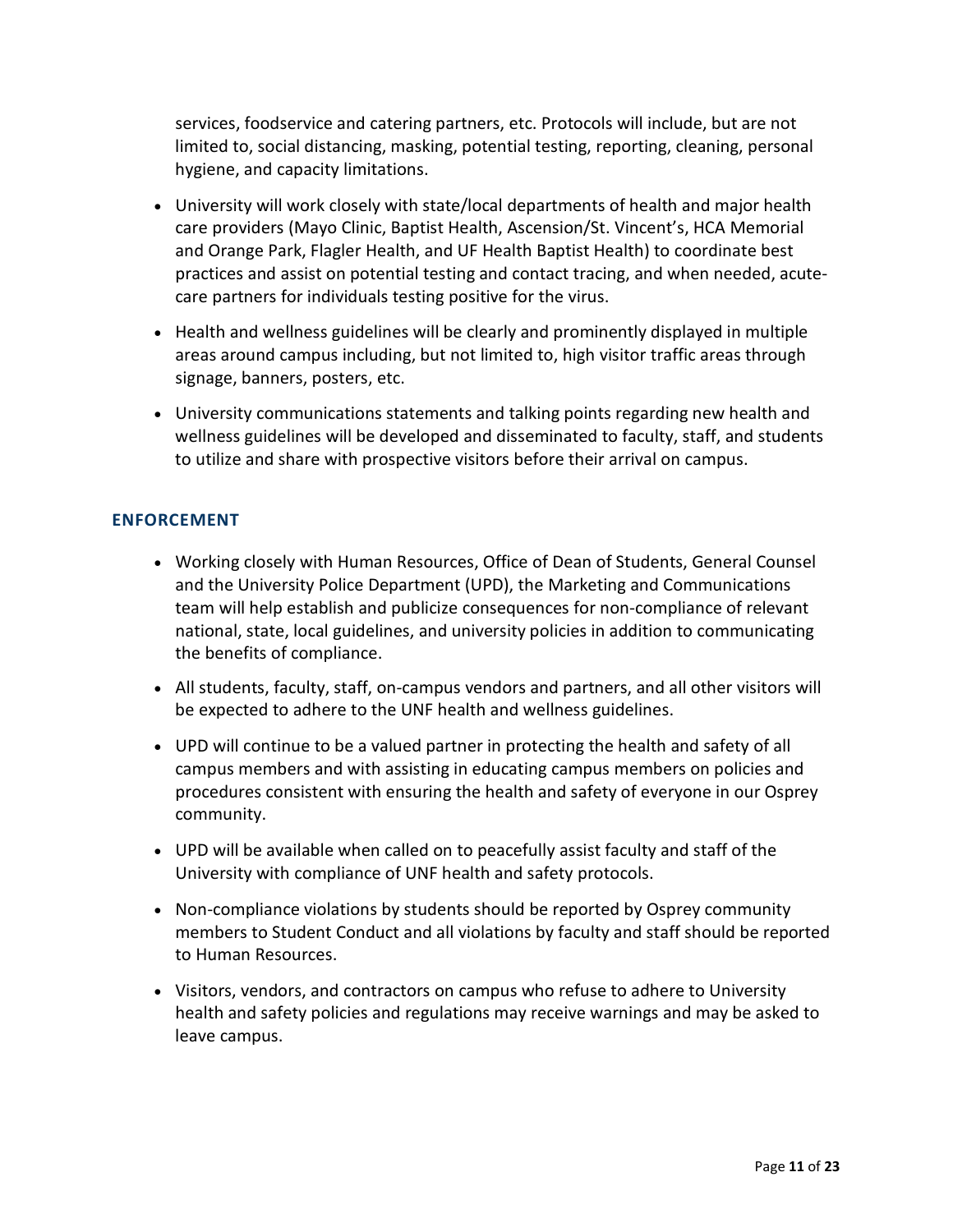#### **PREVENTION AND MITIGATION**

- UNF will support prevention and mitigation strategies developed by the CDC and Florida Department of Health for other infectious diseases that may worsen or are similar to COVID-19, such as influenza.
- and conducting training exercises for addressing various emergency pandemic • The UNF Crisis Management Team will work closely with the Florida Department of Health and other local and state officials to support prevention and mitigation efforts situations.
- University will proactively monitor the CDC and Florida Department of Health guidelines for infectious diseases and develop communication campaigns to support recommendations.
- Communications will provide detailed prevention and mitigation guidelines for social distancing, masking, potential testing, reporting, cleaning, personal hygiene, capacity limitations, travel, etc.
- • Assessments of current university health care services and capabilities will be community partnerships for addressing needs and to share campus information in an developed to determine needed resources. University will also rely on established effort to also keep northeast Florida safe and healthy.
- temperature and other prominent symptoms on a daily basis. • All members of the Osprey Community will be asked to personally monitor body
- Members of the community who travel internationally or to any known hot spot will be restricted from returning to campus unless tested or quarantined for the CDC recommended time period (currently 14 days). UNF will follow CDC, DOH, and other state and federal guidelines for identifying hot spots. Similar screening of vendors, partners, and visitors will also be strictly enforced.
- • Students employed off campus will be highly encouraged to wear face masks when interacting with others at work and to frequently wash hands while at work. Students off campus for other purposes are also highly encouraged to follow recommended health and safety protocols.
- and pharmacies that offer vaccines and treatment of other potential infectious providers to ensure adequate supplies of flu vaccines can be made available and flu • University will identify and communicate partnerships with local health care providers diseases. UNF is developing relationships with relevant vendors and healthcare shots can be administered to faculty, staff, and students.
- • Student Health Services will be offering a limited supply of free flu shots to students, faculty, and staff. All students, faculty, and staff will be strongly encouraged, if not mandated, to receive flu shots at appropriate outlets as their health conditions permit.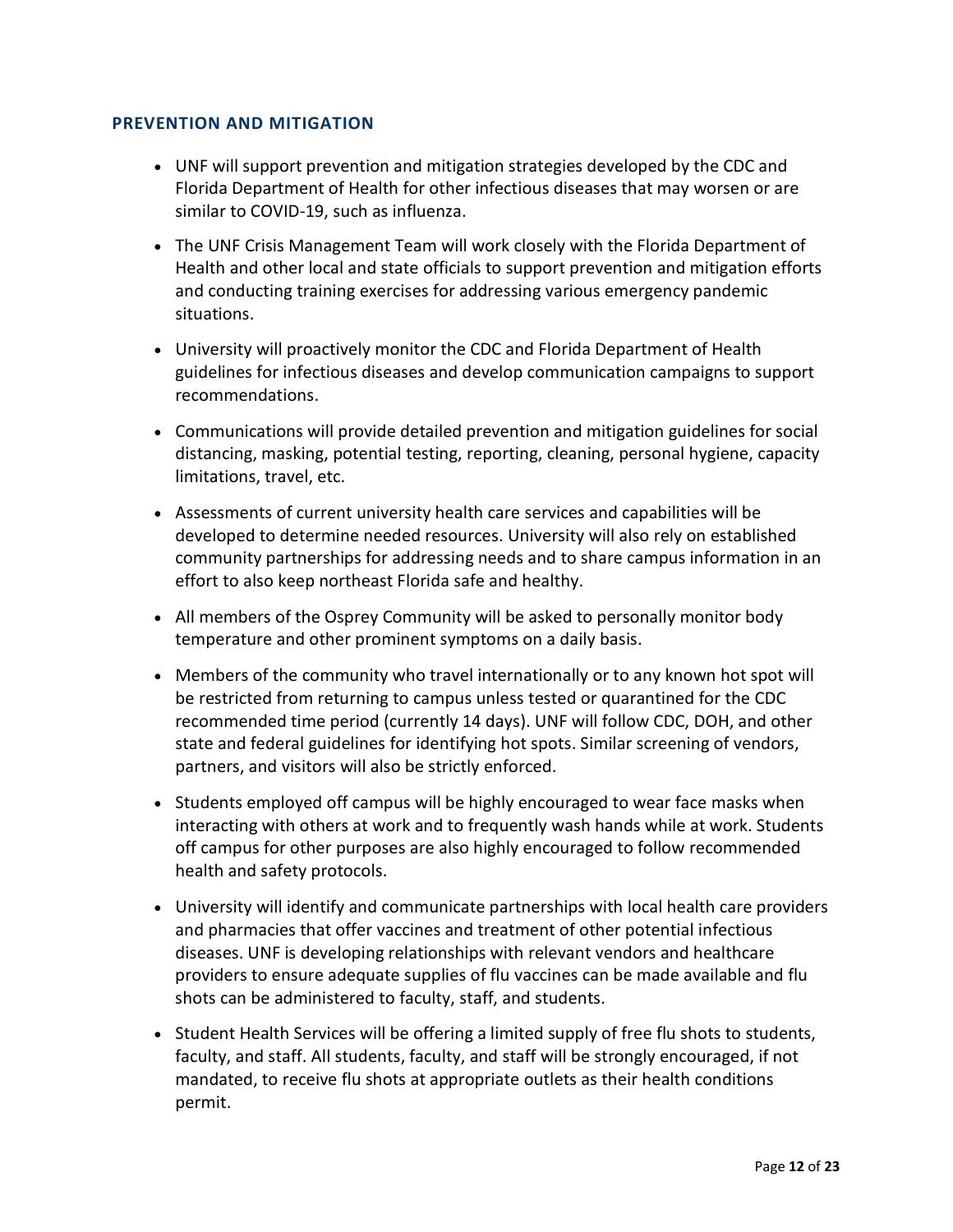## 3. COVID-19 VIRUS TESTING

 plan and execute screening of all faculty, staff, and students prior to a return to campus, and plan and execute diagnostic and/or antibody testing of select groups of faculty, staff, and students prior to a return to campus. Key highlights follow. Members of the UNF community will collaborate with our local healthcare and SUS partners to

#### **GENERAL TESTING**

- University will provide access to diagnostic testing for COVID-19 prior to (or upon) initial arrival on campus for all UNF athletes, coaches, and training staff (some 400 individuals); and all faculty, staff, and students who self-report COVID-19 symptoms. In addition, with advice from state agencies and our medical advisors, UNF will develop COVID protocols for all foreign and domestic students traveling from identified infection hot spots.
- recommendation that asks faculty, staff, and students to seek testing at one of the many private and public sites prior to returning to campus in the fall or when returning from hot spots. A physician's referral may be required. • University supports the Florida State Department of Emergency Management
- throughout the Jacksonville community. Administration of any remaining tests to • Student Health Services (SHS) has acquired 3000 IgG and IgM (antibody) test kits and is prepared to test first responders and health care clinicians both on campus and other groups is yet to be determined.

#### **SCREENING**

- Faculty, staff, and non-residential students will be required to complete a screening survey (via the previously described mobile app) prior to initial arrival on campus and on any day thereafter in which the individual comes to campus.
- arrival for move-in and, subsequently, prior to leaving their rooms for the first time • Students residing on campus will be required to complete the screening prior to each day when attending on-campus classes or activities.
- • Screening will be used to assess risk for, likelihood of, and symptoms of COVID-19 infection and will include body temperature as well as survey questions that address a variety of risk factors of possible exposure (e.g., symptoms, travel locations).
- Clinic) will determine the criteria (e.g., number of positive cases, hospitalizations) to be used for identifying hot spots and will also monitor online hot spot information • Department of Public Health faculty and external partners with expertise in epidemiology (e.g., Florida Department of Health-Duval County [FDOH-D]; Mayo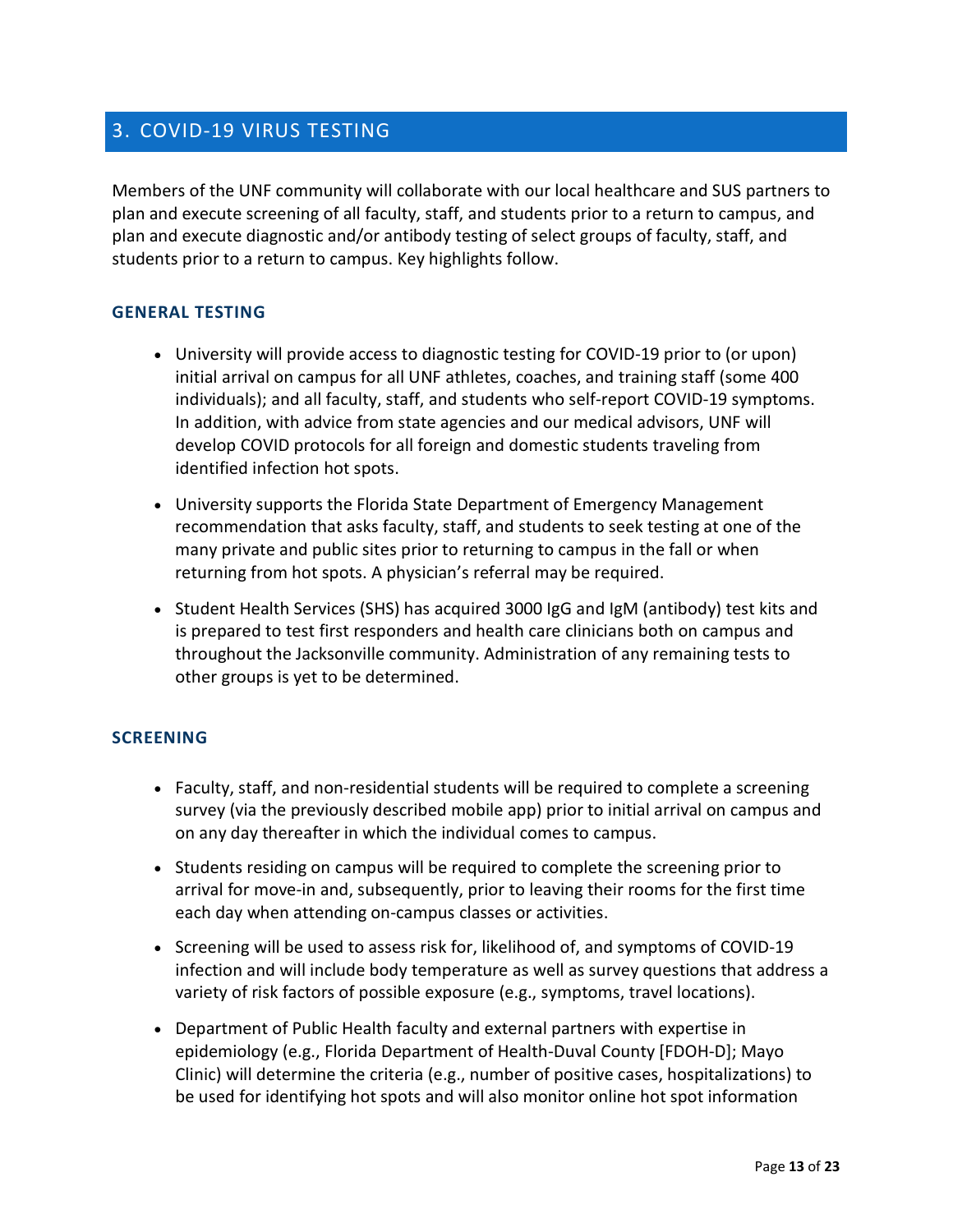(e.g., Johns Hopkins COVID-19 Dashboard at [https://coronavirus.jhu.edu/map.html\)](https://coronavirus.jhu.edu/map.html). This determination will be ongoing as hot spots change.

 • All faculty, staff, and students who are traveling on behalf of the university must first sponsored travel will be prohibited if the need to subsequently isolate interferes with request and receive permission to travel from their respective unit and will be required to self-isolate or undergo diagnostic testing if travel involves regions with elevated COVID-19 cases. Unless deemed absolutely essential by the unit, universitythe person's university-mandated responsibilities.

#### **HOT SPOTS**

- • University will identify residential students arriving from hot spots and, based on their initial screening, provide access to diagnostic testing and/or self-isolation.
- All faculty, staff, and students will be required to self-report (a) travel to regions identified as hot spots; (b) exposure to individuals with active COVID-19 infection; and (c) positive COVID-19 test results.
- assist with the mitigation of hot spots on campus. • The Centers for Disease Control (CDC) Tracking and Tracing protocols will be used to
- required. This includes residential options for on-campus housing as well as residential • Isolation and quarantine protocols have been established and will be enacted as instructions for recuperating at home.

#### **LOCAL PARTNERSHIPS**

- Once per week, the UNF COVID Healthcare Coordinator will assess healthcare capacity in the greater Jacksonville region via the *Agency for Health Care Administration*  website which tracks the number of hospital beds available by county.
- UNF will establish memorandums of understanding with our regional hospitals and health care systems for potential testing (on- and off-campus) and other, possible healthcare needs.
- the responding UPD officer will notify Human Resources in the case of a faculty or • Should the UPD need to call the Jacksonville Fire and Rescue Division (JFRD) for a medical transport of a possible COVID-19 patient, JFRD will communicate with local hospitals and health care providers as to the best, medical destination for care of the patient. If the patient under investigation (PUI) is a member of the Osprey community, staff member or will notify Student Health Services in the case of student.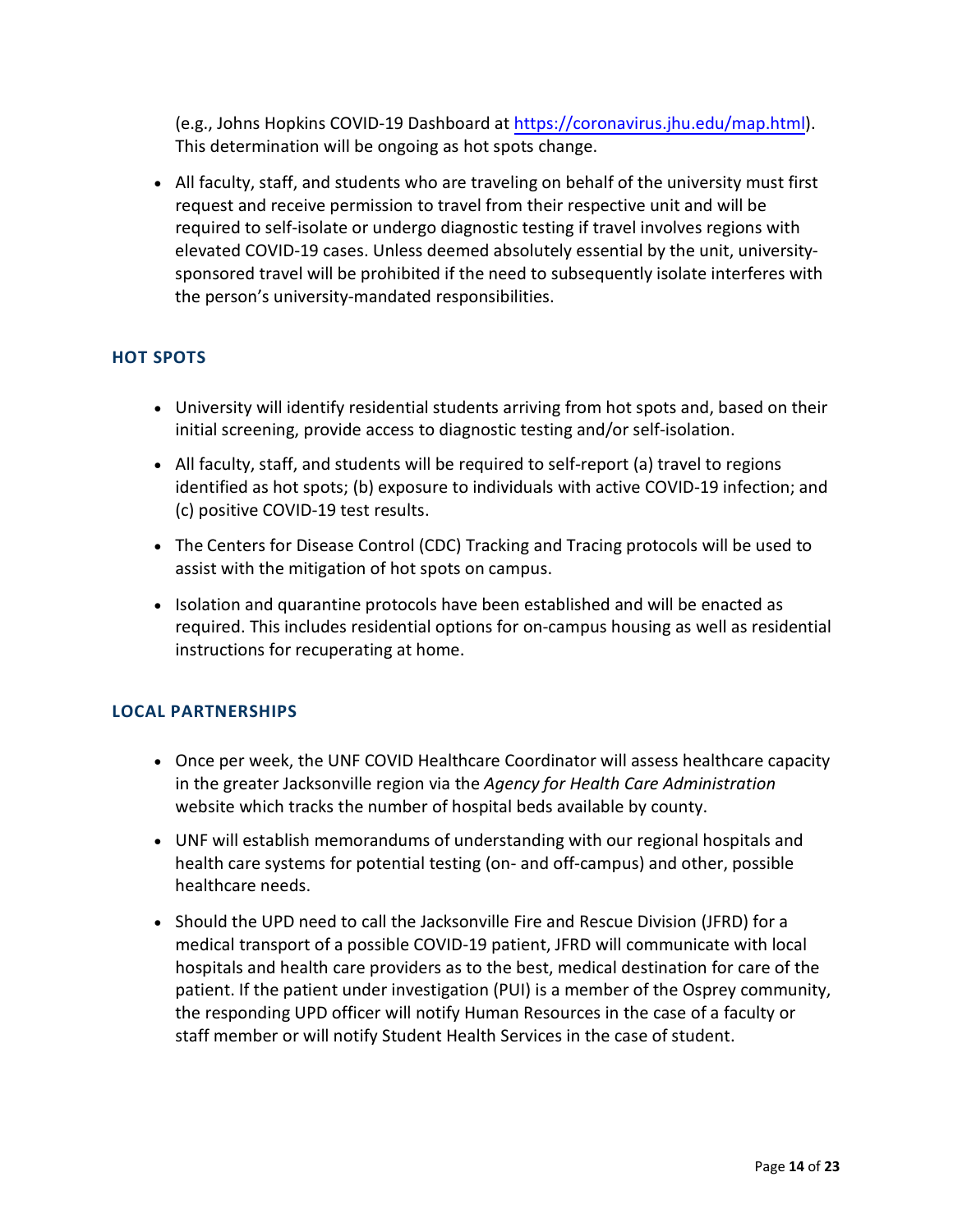#### **SUS PARTNERSHIPS**

- Additionally, UNF has a representative on the SUS Clinical Advisory Committee • The SUS Student Health Services Directors will continue to meet regularly (either virtually or in-person, as conditions permit) to discuss needs and share resources. focused on testing and tracing.
- University of Florida. The UNF Brooks College of Health maintains a close working relationship with the University of Florida via its service entity UF Health, which • UNF will continue to explore partnerships with other SUS institutions, including the operates healthcare and testing facilities throughout the Jacksonville region.

## 4. CONTACT TRACING AND SURVEILLANCE

Members of the UNF community will collaborate with our local healthcare and SUS partners to (a) plan and execute contact tracing and surveillance activities on campus, (b) plan and execute isolation/quarantine protocols for residential students, and (c) plan and execute strategies aimed at the promotion of health behaviors (e.g., mask wearing, hand hygiene. social distancing) that are critical in our efforts to prevent the spread of infection on our campus. Key highlights follow.

#### **CONTACT TRACING**

- responsible for tracing outside the campus, while trained faculty, staff, and students • Tracing will be accomplished collaboratively with the FDOH-D. FDOH-D will be will be responsible for tracing on the campus.
- University has identified a colleague from FDOH-D with whom we will collaborate during any contact tracing process.
- University will maintain up-to-date faculty, staff, and student records to assist the FDOH-D with required personal information.
- University's COVID-19 Healthcare Coordinator is authorized by the Florida Department of Health to direct tracing activities on the UNF campus.
- Student Health Services staff members will be trained to perform and teach tracing activities. To date, five SHS staff members have completed training in contact tracing.
- Detailed protocols for the collection, maintenance, and use of contact tracing information will be forthcoming from UNF's Tracing and Surveillance Working Group.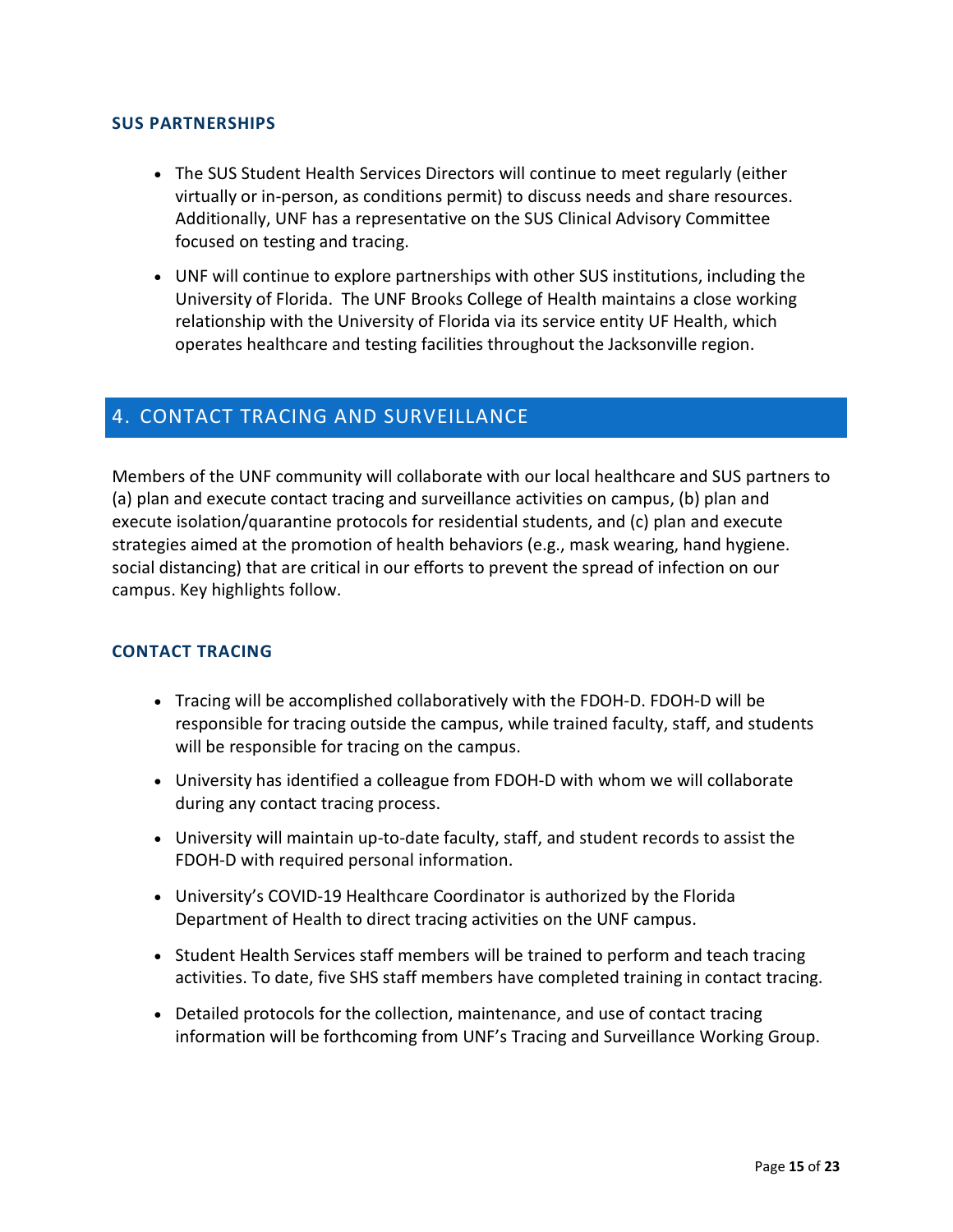#### **ISOLATING/QUARANTINING**

- provides direct outdoor access from each room as is conducive to use for isolation purposes. This facility will ease service delivery and minimize proximal interactions. • The UNF COVID-19 Healthcare Coordinator and the Senior Director of Housing and Residence Life have identified an appropriate residential facility on our campus, and have set aside what is anticipated to be an appropriate number of rooms (approximately 10), for the isolation or quarantine of residential students. This facility The facility will also contain a satellite clinic operated by Student Health Services with the assistance of our School of Nursing students.
- personal shopping services as needed. Online academic services, as well as telehealth • University will provide isolated residential students with food delivery, laundry, and services (SHS and the Counseling Center), will be accessible. UNF will ensure that the isolated students will have the necessary technology and equipment they need for remote learning.
- best for the residential student to remain on campus, be transported to a local • Depending upon the severity of the resident student's symptoms, UNF medical personnel in consultation with external medical advisors will determine whether it is healthcare facility, or be encouraged to convalesce at home.

#### **RESPONSE TO SIGNIFICANT INCREASES**

• Public Health faculty and external partners with expertise in epidemiology (from FDOH-D and the Mayo Clinic) will utilize the CDC formulas to calculate infection thresholds and make recommendations to the university's President and COVID-19 Task Force regarding the tightening of behavioral restrictions.

#### **ADDITIONAL TEST AND TRACING SUBCOMMITTEES**

• In addition to the efforts addressing the points raised in the SUS Blueprint, the UNF Testing, Tracing, and Surveillance Subcommittee is responsible for the formation and integration of the following two groups:

Medical Advisory Group - members of our partner healthcare systems in the greater guidance and feedback for the university regarding policies and procedures related to Park), Flagler Health, and UF Health as members of the advisory group. Jacksonville community will largely comprise an advisory group that will provide COVID-19 assessment, treatment, isolation/quarantine, contact tracing, and reintegration. The senior medical director for Florida Blue will join representatives from the Mayo Clinic, Baptist Health, Ascension/St. Vincent's, HCA (Memorial and Orange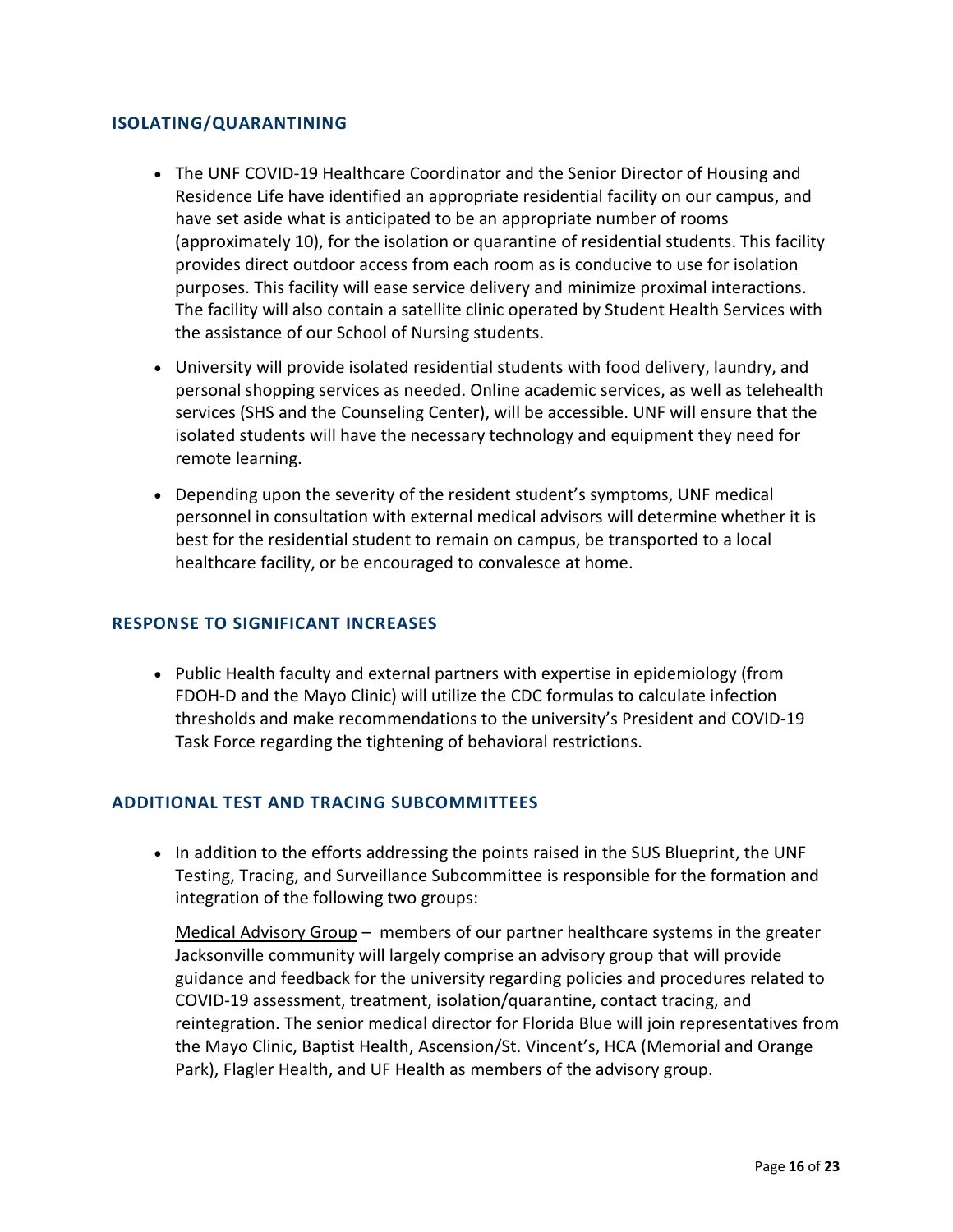Behavioral Health Surveillance Team – campus members will comprise a working group that will focus exclusively on the promotion of healthy behaviors (e.g., mask wearing, hand hygiene, and social distancing) critical in our efforts to prevent the spread of infection on our campus. The team will consist of representatives from the UNF Department of Public Health, Counseling Center, Housing and Residence Life, Recreation and Wellness, General Counsel, Dean of Students Office, Marketing and Communications, Disability Resource Center, and student body.

## 5. ACADEMIC PROGRAM DELIVERY

 step possible to ensure the health and wellbeing of the entire campus community. We will experience to every student. UNF will utilize a dynamic combination of in-person and technology-driven approaches to course delivery that will be customized to meet the needs of alternative pedagogies will allow for both the optimal delivery of each course and a fully UNF is committed both to delivering the highest quality academic programs and taking every leverage our size and the commitment of our faculty and staff to offer a personalized our faculty and students. The use of mixed-mode instruction, lecture capture, scheduling of courses in non-traditional spaces and under-utilized time blocks, plus other mechanisms and immersive personalized university experience for each student. Key highlights follow.

#### **TECHNOLOGY**

- • University will use technology to deliver classes in a variety of modes including hybrid combination of pedagogical tools. UNF will work to make sure that students receive a combinations of face-to-face and online delivery. This combination will reduce densities of student groups and facilitate social distancing while utilizing the optimal rich personalized experience, especially in required and more challenging courses, regardless of delivery mode.
- • All course sections, including those taught face-to-face, will have a shell in Canvas, our assignments and student feedback electronically and thereby mitigate the potential learning management system, to facilitate communication and allow for submission of spread of the virus.
- and remote instruction as described below. Every effort will be made to continue a • The relatively small class sizes at UNF help to mitigate mass gatherings of students. Only 13% of UNF classes have 50 or more students and we have no classes of more than 200 students. For the fall semester, larger classes (50+ students) will be scheduled in rooms with sufficient physical space to allow for social distancing, or they will be delivered remotely, or they will be hybrid classes combining both in-person personal experience for all students in all courses.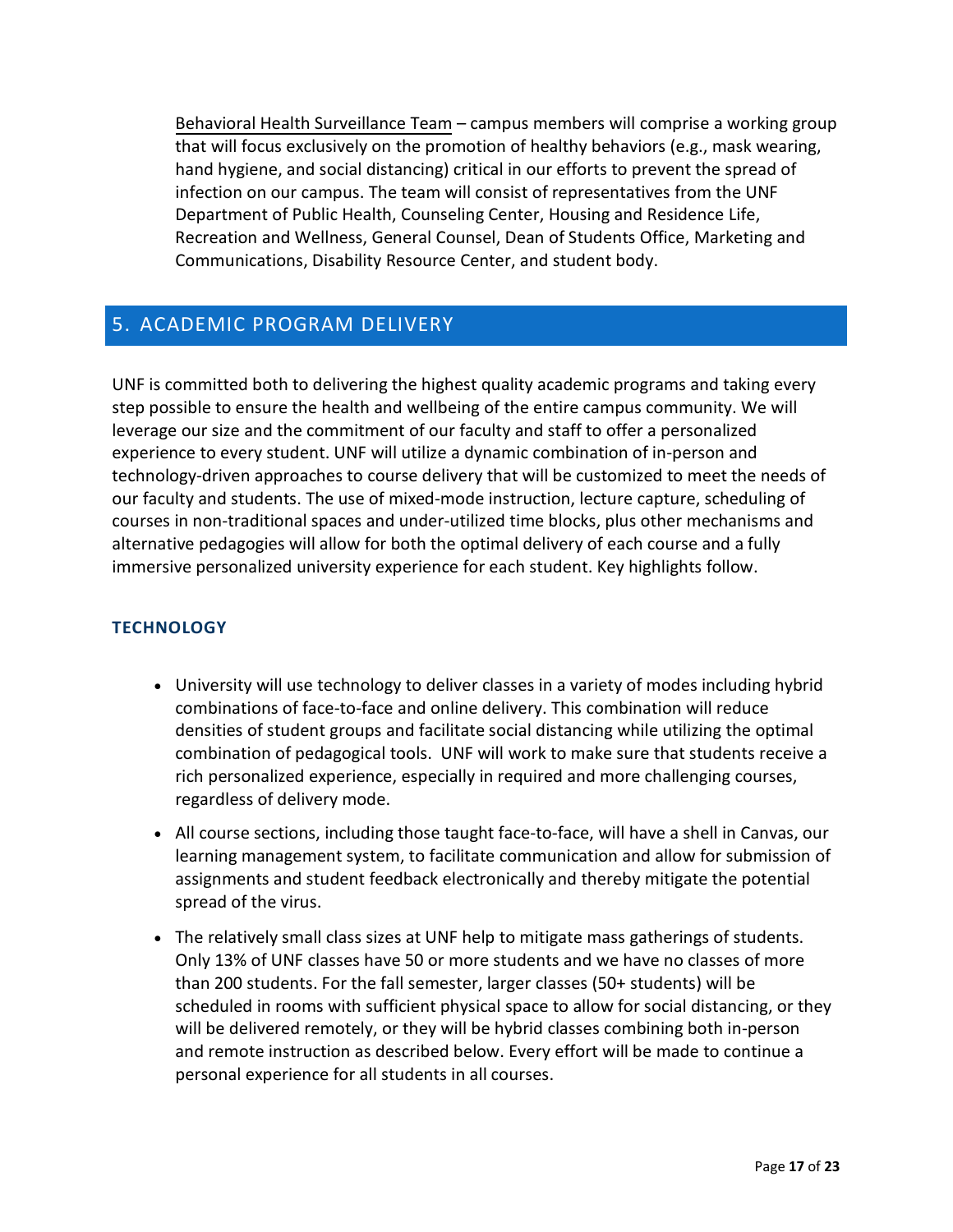- class time, or (b) enhanced academic support sessions are offered, and/or (c) students • Many courses, including large course sections, will use an enrichment hybrid model in which (a) the lecture portion of classes remains online and in-person recitation sessions or other enrichment activities are offered by the faculty during the scheduled are divided into smaller cohorts in-person to optimize social distancing. The academic program delivery team is working with department chairs and faculty to develop creative pedagogies designed to optimize learning by discipline and by subject.
- with an estimate of no more than 50% of courses delivered in-person to promote lecture courses, for example) to promote social distancing and a healthy campus • University will shift from having 75-80% of courses taught face-to-face (remaining 20% distance learning) as was the case in previous years to a more even split in fall 2020, social distancing and limit potential transmission of the virus. The remaining courses will be offered either via distance learning or remote instruction. Distance Learning courses consist of those that had been previously planned and identified as such in the schedule (including charging the DL fee, which supports faculty training as well as course development, testing, instructional support, and review), with extensive preparation and course development. Remote Instruction courses are those that had been scheduled as face-to-face but will be delivered real-time via technology (large environment.
- • Consistent with the focus of UNF's strategic plan on student success and our tradition hours" and other avenues for student interaction. of offering our students a personalized experience, faculty will be encouraged to use technology and other creative methods to engage students as they provide "office
- international universities, and other options. • Technology-based options for internships, study abroad courses, and other experiential learning opportunities will be deployed as possible and appropriate. Faculty members continue to explore simulations for practical experiences, telepresence-based work in businesses, virtual study abroad experiences offered by
- • The full array of academic support-related services, and student engagement activities to support the success of our students. UNF will offer our full orientation program in (tutoring, supplemental instruction, career counseling, advising, etc.) will be offered in a variety of modalities. The University is allocating additional resources to these areas hybrid format beginning on August 14<sup>th</sup>, which is prior to the start of fall semester, and launch an exciting range of social activities including Flight School—where new Ospreys learn about UNF campus culture and traditions—in a variety of formats. We will continue to expand face-to-face programs as conditions become even more favorable.
- UNF faculty and staff will leverage technology and the growing familiarity with virtual platforms (e.g., Zoom) to incorporate the expertise of professionals both nationally and internationally to enhance the curriculum of our courses and the mentoring of our students.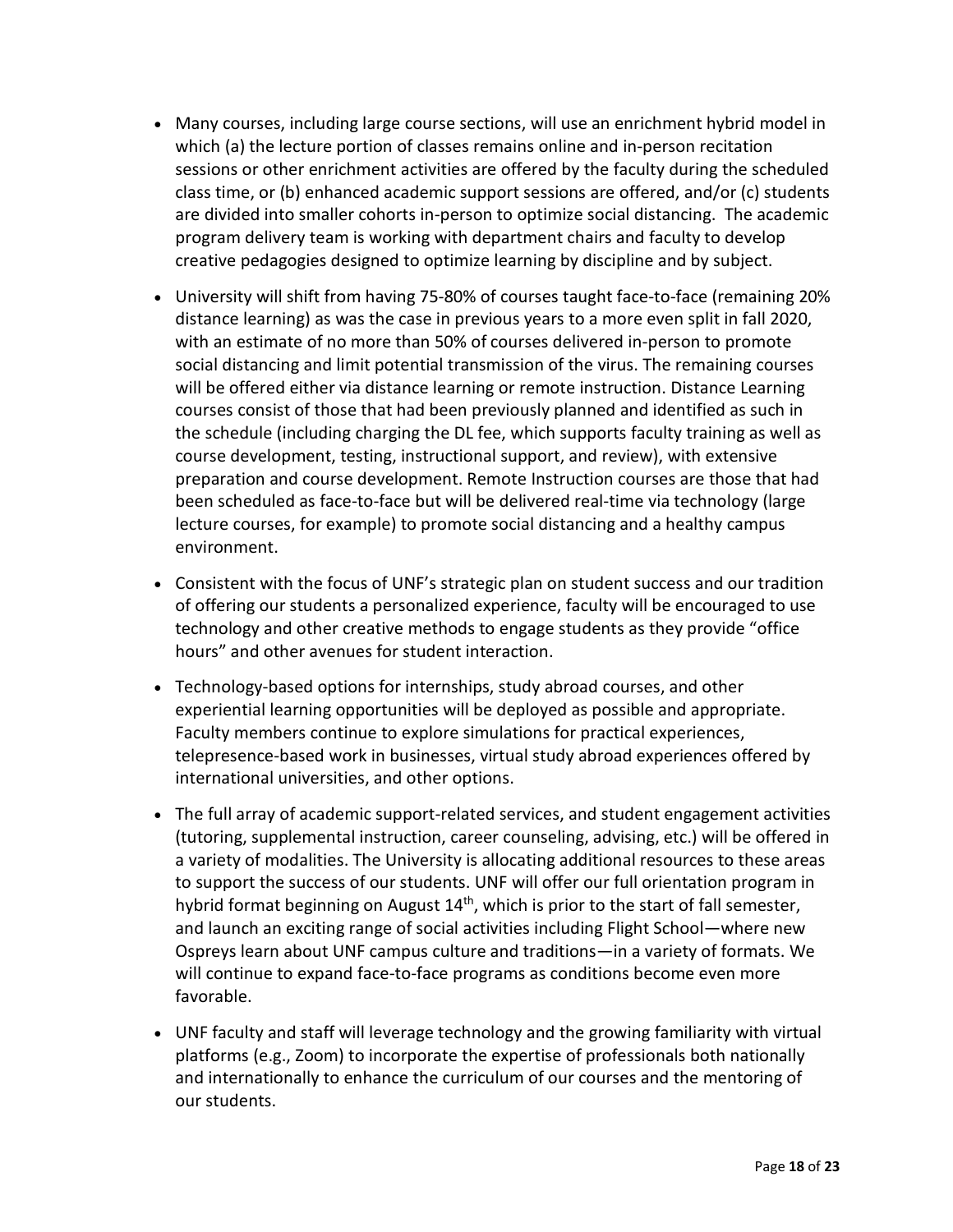#### **HIGHER RISK INDIVIDUALS**

- University will work closely with faculty, staff, and students who have identified themselves at higher risk. This may include modifications to schedules, minimizing presence on campus, remote work, or remote instruction. All student health information will be kept confidential consistent with applicable laws.
- The use of mixed-mode instruction will support remote attendance for vulnerable persons and those who are recommended to or choose to isolate as is possible (see above)*.*
- A significant percentage of classrooms are equipped with high-end technology, such as lecture-capture capability, that will enable faculty members to record and make face-to-face components of courses available virtually. As the remaining classrooms are outfitted, instructors will rely on Canvas to share course content and laptop capabilities to broadcast lectures.
- with individual faculty needs and capabilities whenever possible. Training in teaching • Department chairs are working with their faculty to align instructional assignments remotely and in the use of techniques such as lecture capture will be provided to faculty. The Center for Instruction and Research Technology (CIRT) will provide support and guidance for faculty members utilizing technology in their courses.
- experiential learning components will be made available as possible and allowable by • Remote and virtual options for internships, practica, and other courses with best practices and accreditation standards.
- to campus. The additional resources being allocated to these areas by the university • Remote academic support and related services (tutoring, Supplemental Instruction, career counseling, advising, etc.) will be available to those individuals unable to come will ensure these vital services remain easily accessible regardless of mode of delivery.

#### **CLASSROOMS**

- • Class sizes and classroom densities are being evaluated to optimize social distancing guidelines. As mentioned previously, UNF teaches relatively few large lecture courses and our average class size is also relatively small. This will facilitate dispersing or separating students while maintaining the personal interaction that is the hallmark of the UNF experience. Some of our larger classes will be transitioned to remote instruction, and smaller courses will incorporate protocols to reduce densities and facilitate social distancing.
- delivery simultaneously in courses and allow students to utilize the mode that is most • Classrooms will be equipped with additional technology to support lecture capture and mixed-mode delivery wherever possible. This will provide face-to-face and online suitable for them. Mixed-mode delivery may not be appropriate or possible for certain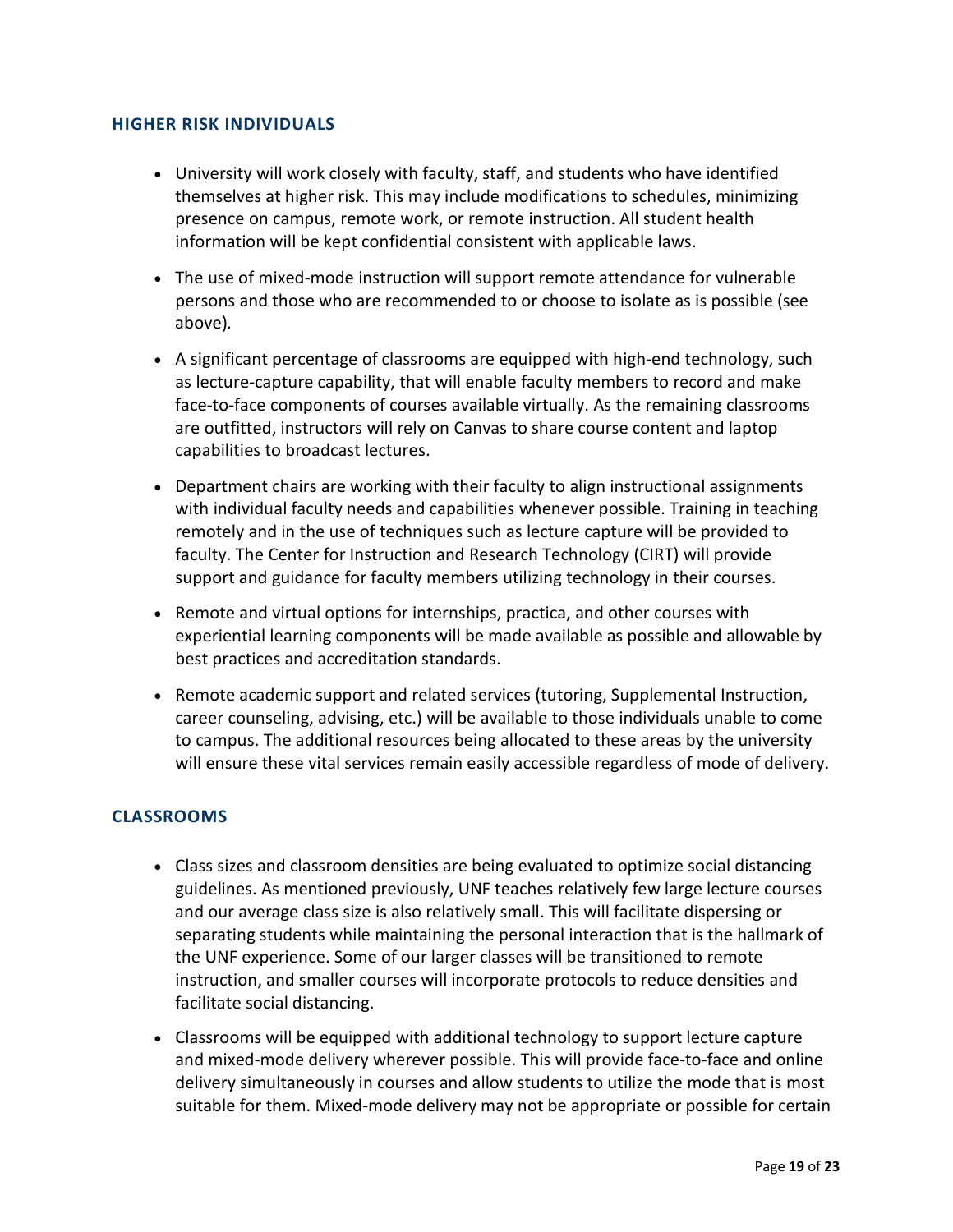courses, such as practica or science labs, which have an integral experiential learning component or curricular components required for accreditation.

- rotating groups of students to attend on different days as possible and appropriate. social distancing. These steps may include rearranging workstations, removing some • Classroom densities will be reduced by using spaces larger than enrollment or by Within the classroom, steps will be taken to maintain a safe environment through furniture, or making only alternating seats available for student use.
- • We are also exploring larger venue spaces across campus (e.g., conference center spaces, student government meeting spaces, athletic facility spaces) to transform into classrooms as we seek to adhere to distancing protocols.
- All rooms utilized for face-to-face instruction will have enhanced cleaning and sanitizing protocols.
- • Signs will be posted in classrooms and other indoor spaces with social distancing classrooms, and measures will be taken to ensure that students do not congregate before or after classes. Communications will be sent to students emphasizing the importance of following health and safety protocols. guidelines. Guidelines will be developed to promote safe ingress and egress from
- • In-person instructional space will be prioritized for courses with laboratory, clinical, and performance learning outcomes consistent with disciplinary learning best practices and accreditation standards. These includes science labs, engineering labs, academic learning centers, health-care courses that require skills assessments, and others.

#### **ACADEMIC SCHEDULES**

- • Dates for the start and end of the fall 2020 semester (August 17 and December 11, respectively) remain unchanged.
- will be scheduled as instructional days to provide additional opportunities for class • UNF will transition face-to-face courses to remote instruction on November 30<sup>th</sup>, which is immediately following the Thanksgiving weekend. University housing, dining, and support services will remain open to the completion of the semester, December 11th. Monday through Wednesday prior to Thanksgiving (November 23-25, inclusive) meetings prior to the transition to remote learning.
- Faculty members teaching face-to-face courses in fall are encouraged to provide robust assessments of student learning throughout fall semester and reduce reliance on final exams during the last week of the semester. Courses with experiential learning components (for example, labs and practica) may have in-person sessions after Thanksgiving as needed, which will be facilitated by having fewer people on campus. Instructors of these classes are nevertheless encouraged to provide all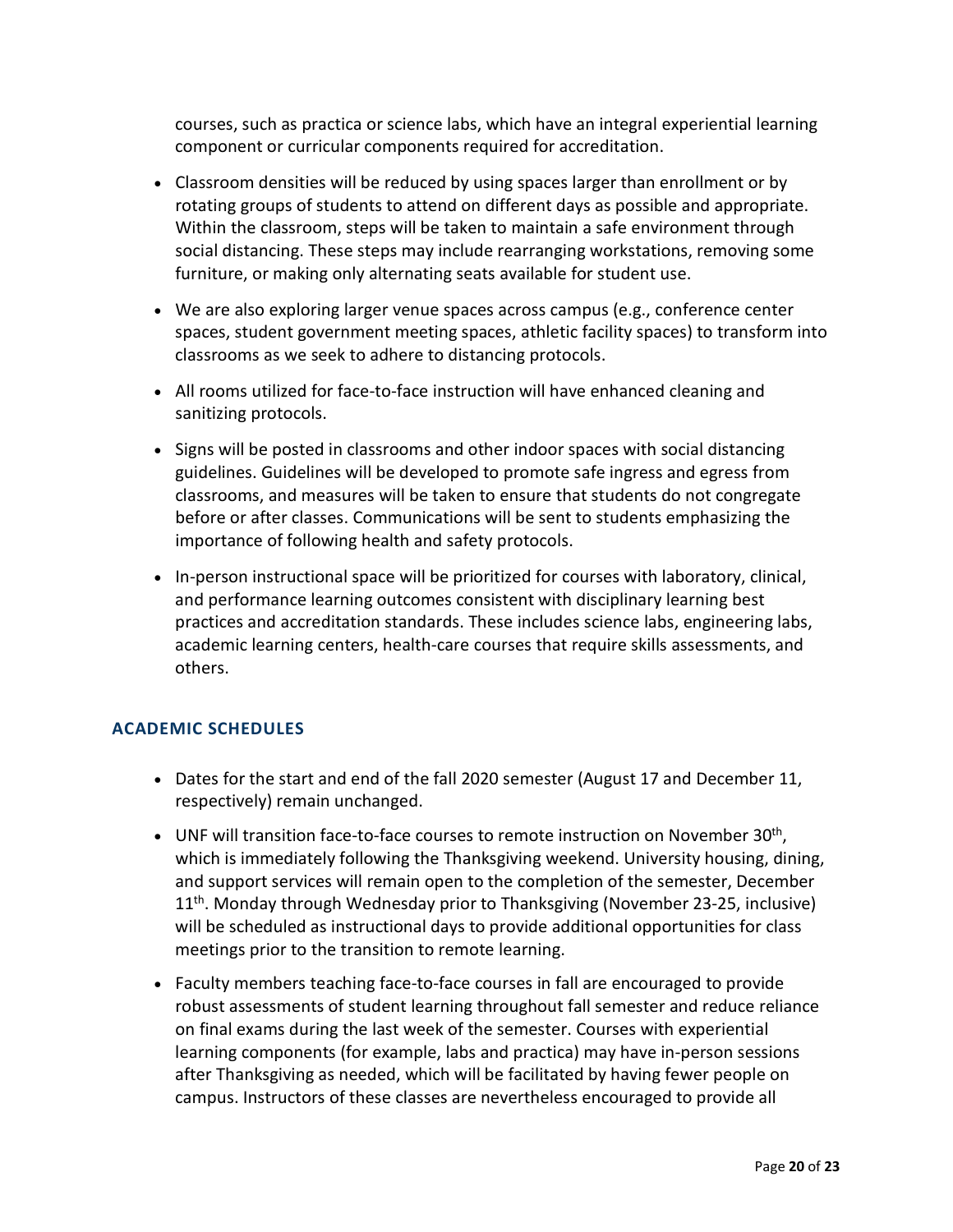opportunities for in-person instruction and assessment prior to Thanksgiving if possible (for example, by holding an additional class meeting on Friday or Saturday).

- • Traditionally under-scheduled timeslots will be used to accommodate courses that need additional in-person meetings under lower-density conditions. This has been an having most of our classes taught during the middle of the day to a more even ongoing priority for UNF in prior semesters. The expectation is that we will shift from distribution of classes. Computer modeling will be used in these rescheduling efforts.
- after Thanksgiving. To re-emphasize, courses such as labs that have an integral • Faculty members will work with department chairs and CIRT to develop contingency plans that will include the preparation for remote instructional delivery for all courses experiential learning component would be prioritized for continued face-to-face engagement of students, even if other courses are transitioned to remote. The extensive training that is being made available to all faculty will ensure optimal delivery of course content in any instructional mode, providing for a smooth transition.

#### **TRAINING**

- planned training in the use of blended learning strategies and the Canvas Learning • Faculty teaching in online, remote, and hybrid modalities will complete ongoing and Management System.
- There will be increased capacity in multiple training courses for faculty teaching distance learning and remote courses this fall, providing appropriate targeted support for different needs and experience levels.
- University will partner with national organizations such as Educause, Online Learning Consortium, and Quality Matters to provide additional resources and training to faculty who will teach in blended modalities.

#### **WELLNESS SUPPORT**

- Academic Advisors, the Persistence Advocacy Team, the SOS Behavioral Intervention team and other offices across campus will proactively contact students as well as promptly respond to students who have expressed health concerns or anxiety arising from the pandemic to provide them with necessary support and assistance.
- greater use of remote learning coaches will be available to help students excel • The Undergraduate Studies team will also work to support students experiencing challenges related to remote learning and engaging through virtual platforms. Robust academic support, including tutoring, Peer Assisted Student Success sessions, and academically.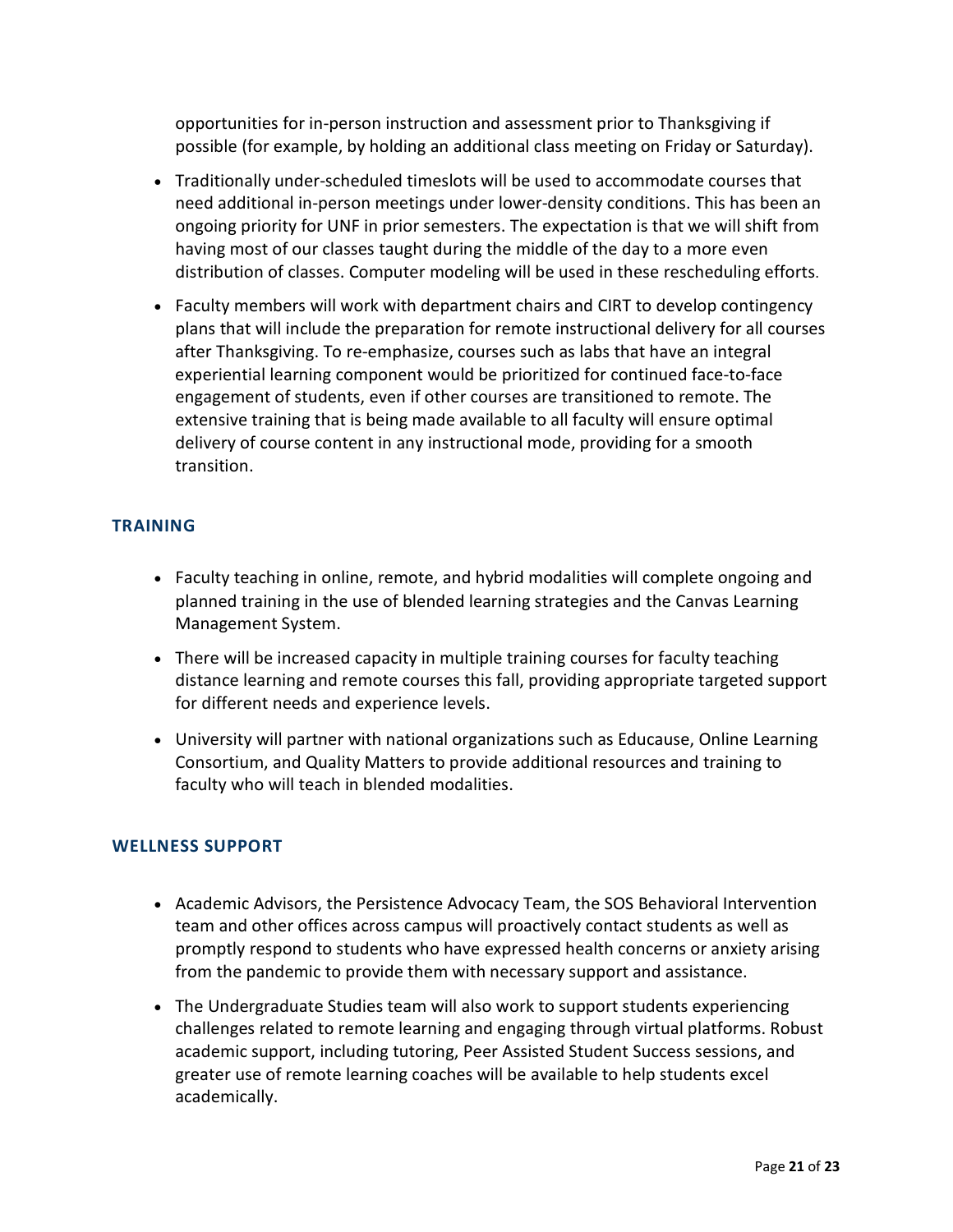health and wellbeing. Resources will provide support for a full range of topics from • Recreation & Wellness, Student Health Services, and the Counseling Center will provide resources for the entire campus community to promote mental and physical stress and anxiety management to healthy eating and personal hygiene.

#### **CONTINGENCY PLANNING**

- Building flexibility into course curricula and frequent communication to all members of the UNF community (students, faculty, and staff) will facilitate a rapid and effective adaptation of teaching and learning to changing health scenarios.
- Every course will have a plan in place for rapid transition to periods of remote instruction during the semester if needed. Plans include preparation for remote instructional delivery after Thanksgiving.
- • Every course will have a plan in place for accommodating faculty or students who may become ill or need to self-quarantine during the semester to ensure continuity of instruction and education.
- Resources, such as online proctoring services, will be ready to deploy as needed.
- • All academic support services and student engagement activities will be poised to shift immediately to full remote delivery if needed.

## ONGOING PROCESS . . .

 This living document is intended to provide an overview of our strategy and plans based on current understandings and as guided by the State University System's blueprint. Over the students to campus in the fall. Throughout the process, our UNF teams will continually seek out everyone is responsible for the content and execution of your plan for a healthy and successful return to campus. The focus will remain on **continuity** of education and **safety** of our communities, and we all will continue to stress the **shared responsibility** necessary among together, so too will we emerge **better, stronger**. We are Ospreys. coming months, the UNF COVID-19 Task Force, working groups, advisory teams, and area teams anticipate refining, sharing, and shaping the plans necessary to safely return faculty, staff, and and incorporate essential feedback and recommendations from our Osprey family to ensure faculty, staff, students, and others to create and preserve a healthy and safe campus environment for everyone. As the diagram below shows, we will continue to create listening and learning opportunities so we can best navigate this new challenge before us. As we work